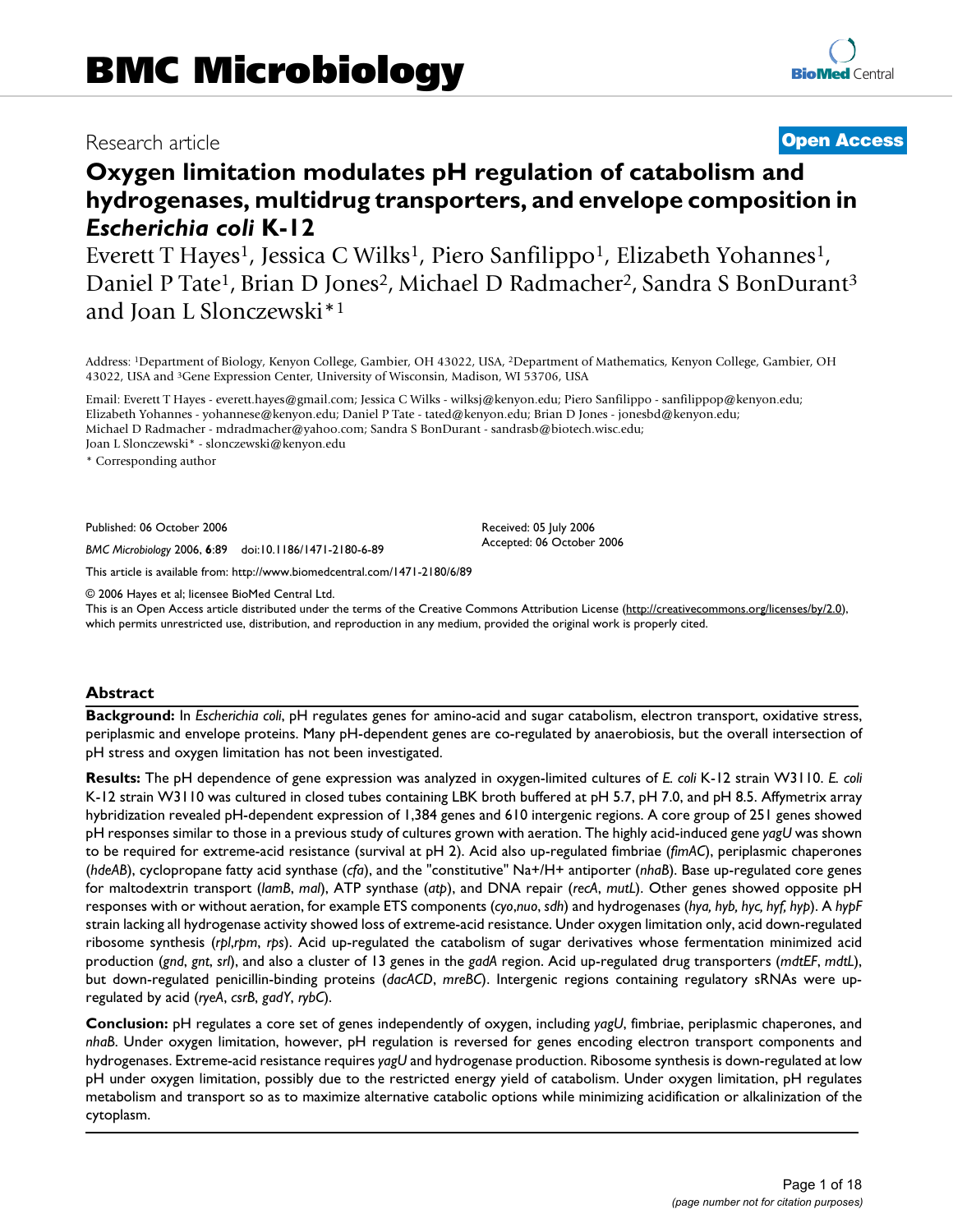## **Background**

Both pH and oxygen are important factors governing bacterial growth. Acid and base regulate many genes and proteins in *Escherichia coli* and related enteric bacteria [1-5]. Oxygen limitation regulates numerous genes such as those of the FNR and ArcA regulons [6,7]. Some genes are known to be coinduced by acid and low oxygen, such as the amino-acid decarboxylases [8-10], whereas others are coinduced by base and low oxygen [5,11]. For many genes, however, regulation has been characterized only with respect to pH or to oxygen, not for both factors. Transcriptomic studies of pH stress have focused mainly on aerated cultures [2,12].

The intersection of two stress factors is rarely addressed in global responses studies. An exceptional example is Kustu's study of nitrogen and sulfur starvation in *E. coli* [13,14], which reveal unexpected intersections of response; for example, while the RpoS regulon is induced for both nitrogen and sulfur starvation, certain elements of the regulon are induced under sulfur starvation but repressed under nitrogen starvation. The intersection of stress is important because natural environments show complex interaction of stress conditions. For example, *Salmonella typhimurium* grown intracellularly within macrophages show a protein profile very different from the protein profiles for isolated stresses such as acid stress and oxidative stress [15]. The intersection of stress responses is highly relevant to bacterial growth under natural and medically relevant conditions.

Acid and base stress are key factors of the enteric environment. Bacteria grow and persist in the intestine within a moderate range of external pH 5–8 [16], but colonization requires transient survival through the stomach at pH 1– 4 [17] and subsequent exposure to pancreatic secretions at pH 10 [18]. Growth of *E. coli* at moderately low or high pH levels (pH 5 to 6 or pH 8 to 9, respectively) induces protective responses that maintain internal pH homeostasis near pH 7.6 [19], and prepare the cell to survive future exposure to more extreme pH conditions that no longer permit growth [20,21]. For example, growth in acid down-regulates the transport and catabolism of carbon sources whose breakdown generates excess acids [22]. Growth at high pH increases proton uptake and minimizes proton export [2], Survival in extreme acid, either constitutive or up-regulated by moderate acid, is a key trait of gastrointestinal pathogens [23]. Specific virulence factors, such as ToxR-ToxT in *Vibrio cholerae* [24] and the pH 6 antigen of *Yersinia pestis* [25], are up-regulated by acid. Acid stress also has important protective applications, for example contributing to food preservation by amplifying uptake of organic acids [26,27].

Processes leading to either acidification or alkalinization commonly coincide with low oxygen. Acid and anaerobiosis co-induce the catabolic decarboxylases for lysine and arginine [8-10]; the hydrogenases Hyd-1 [28], Hyd-4 [29,30], and formate-lyase complex FHL [31]; catabolic enzymes such as ManX and GapA [5,11]; transporters such as the nickel transporter NikA [5]; and periplasmic proteins TolC and HdeA [5]. Base and anaerobiosis upregulate glutamate dehydrogenase [11]; the deaminases for tryptophan and serine [5,11]; and periplasmic proteins such as ProX, OppA, and DegQ [5]. Furthermore, responses commonly associated with "stationary phase," such as RpoS induction, often involve low-oxygen conditions combined with pH increase [32] or accumulation of fermentation acids such as acetate [33-36].

We used microarrays to survey pH-dependent gene expression in *E. coli* cultured under oxygen-limited conditions. Our experimental design enabled comparison with our previous study of pH-dependent genes in well aerated cultures. Our new study reveals patterns of pH response that require oxygen limitation, as well as pH responses that are independent of oxygen.

## **Results**

## *Oxygen-limited growth as a function of pH*

*E. coli* W3110 was cultured in LBK buffered with a dibasic acid, HOMOPIPES, which provides good buffering capacity at both low and high pH [2]. Oxygen limitation was achieved using growth in closed tubes, as conducted previously  $[5,11,37]$ , under conditions that avoid the CO<sub>2</sub> depletion that occurs during flushing with inert gases [37]. Bacteria were cultured in medium buffered at pH 5.7, pH 7.0, and pH 8.5 respectively. The high and low pH values were chosen so as to achieve reproducible and comparable rates of growth. Both pH values are closer to neutrality than those used for aerated cultures [2], because the pH range for growth is narrower under oxygen limitation than it is for aerated cultures [11]. A stationary-phase culture from unbuffered LBK medium was diluted into each of the three buffered media, and incubated until  $OD_{600}$ = 0.2. Growth was logarithmic throughout this period, through approximately four to five doublings. The growth rates observed were 1.8 generations per hour (pH 7.0), 1.3 gen/h (pH 5.7), and 1.1 gen/h (pH 8.5), with uncertainty estimated at  $\pm$  0.2 gen/h. For array hybridization, our experimental design and analysis were consistent with the "consensus" recommendations of Allison [38] in that we included an ample number of biological replicates (five independent cultures for each growth condition), assuring high power of detection as well as a low false-positive rate.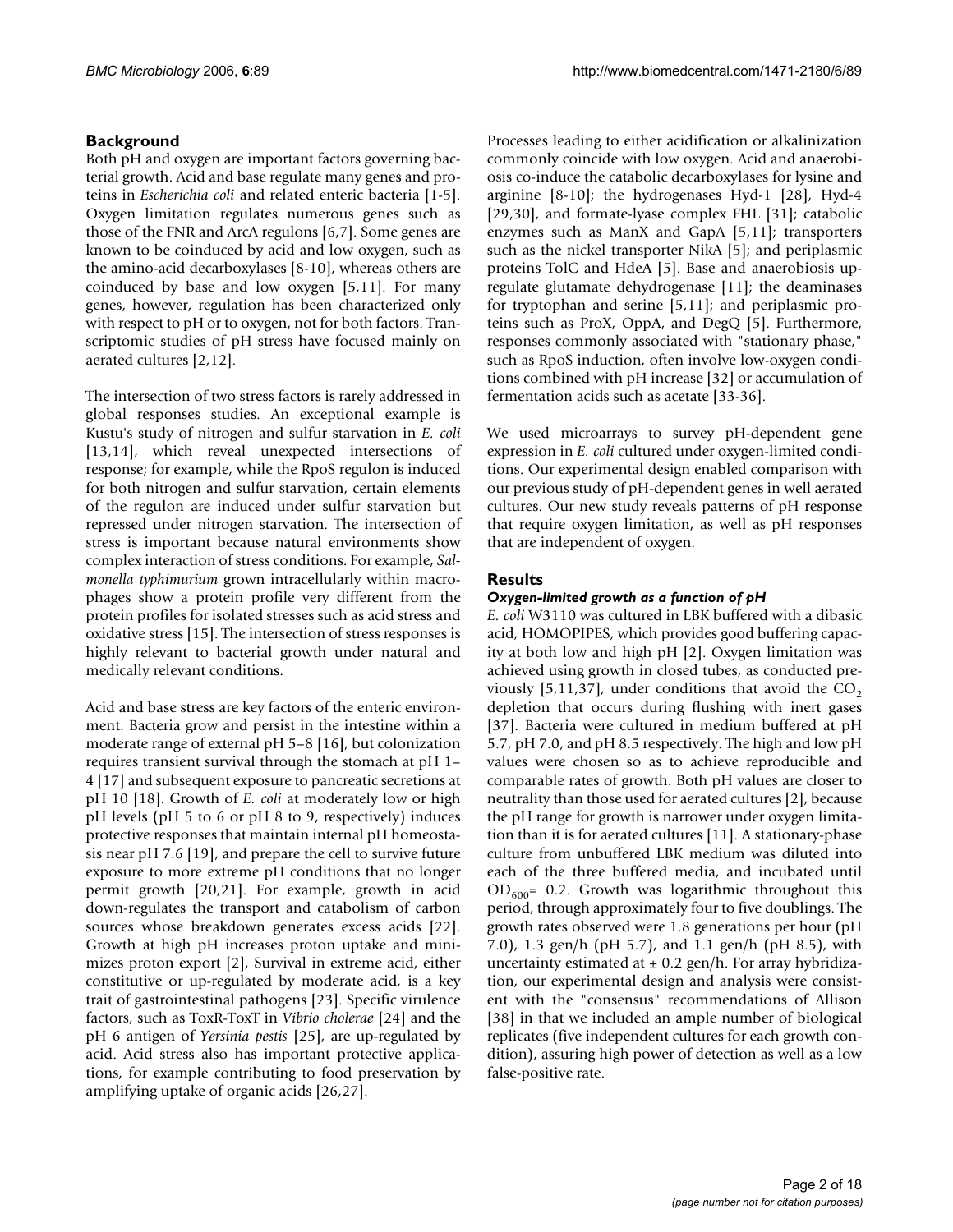## *Analysis of expression ratios*

The cDNA from five independent cultures of each pH condition were hybridized to Affymetrix antisense *E. coli* arrays. Array data have been deposited at the NCBI Gene Expression Omnibus (accession [GSE4556\)](http://www.ncbi.nih.gov/entrez/query.fcgi?db=Nucleotide&cmd=search&term=GSE4556). For comparison, the array data from aerated cultures [2] are available  $(GSE4511)$  $(GSE4511)$ .

The basis of variation in expression among the fifteen anaerobic cultures was tested globally by a principal components analysis of the expression indices determined by Affymetrix chip hybridization (Fig. 1). The principal components analysis transforms the data to a coordinate system in which the major part of the variation in the dataset lies along one axis, the first principal component; then the next greatest part of variation lies along the second axis, the second principal component of variation. Plotting the array data on these principal component axes of maximal variation allows the maximal separation of the data in two-dimensional space, and therefore aids in differentiating among the experimental trials.

Over the first two components of variation, the array hybridization signals (converted to expression indices)



## **Figure 1**

**Principal components analysis**. The gene expression profiles of the arrays were visualized in two-dimensional Euclidian space, by using BRB ArrayTools software. The horizontal axis represents the first principal component of variation, that is, a projection of the array data representing the maximal variance among them. The vertical axis represents the second principal component of variation. The pH 5.7, squares; pH 7.0, circles; pH 8.5, triangles.

showed three well-separated groups, each identified with one of the pH conditions. Thus, the majority of variation among the arrays was clearly associated with the pH of the growth medium. The only other difference among these three cultures was the range of potassium concentration, which varied slightly with pH adjustment (approximately 150 mM–250 mM K+ in buffered LBK). As in our previous microarray study using the same culture medium [2], we saw no evidence of K+-dependent gene expression.

The principal components analysis indicates that our experiment successfully distinguished growth on the basis of pH. Furthermore, in our gene-by-gene comparison, many members of a given operon showed parallel profiles of expression among the three pH conditions, an indication that our observed expression ratios are consistent and biologically relevant.

To assess statistical significance of bacterial expression ratios, several different statistical methods are now used, such as a fold-change significance threshold [39], ranked t-tests [40], and Bayesian statistics [7,41]. We chose the gene-by-gene ANOVA with Tukey's correction as a conservative and appropriate choice for comparing three experimental groups [42].

The expression indices for each gene and intergenic region among the three pH groups were compared using oneway ANOVA at a significance level of 0.001 [2,42]. This means that approximately one false positive would be expected per thousand genes tested, or approximately seven false positives out of the Affymetrix gene set. A total of 1,384 genes and 610 intergenic regions (IG) showed at least one significant acid/base expression ratio (pH 5.7/ pH 7.0; pH 7.0/pH 8.5; and/or pH 5.7/pH 8.5). The full list of expression indices and pH-dependent expression ratios are compiled in Additional file 1 (genes) and Additional file 2 (intergenic regions). 182 genes showed pHdependent expression ratios of 4-fold or greater ( $log<sub>2</sub>$ ) ratios  $\geq$  2); these are presented in Table 1.

Note that throughout our report (Tables 1, 3, 4, and Additional file 3), the three classes of expression ratios are presented as the quotient "acid/base" so that the log2 value of the ratio is positive for expression increased in acid (or decreased in base), and negative for expression increased in base (or decreased in acid). The ratio pH 5.7/pH 8.5 was used to designate genes as "acid up-regulated" or "base up-regulated." The terms "up-regulated" and "down-regulated" refer only to ratios of RNA abundance, without implying a regulatory mechanism [39,40]. Values presented in bold font indicate significance based on Tukey's test,  $p \leq 0.001$ .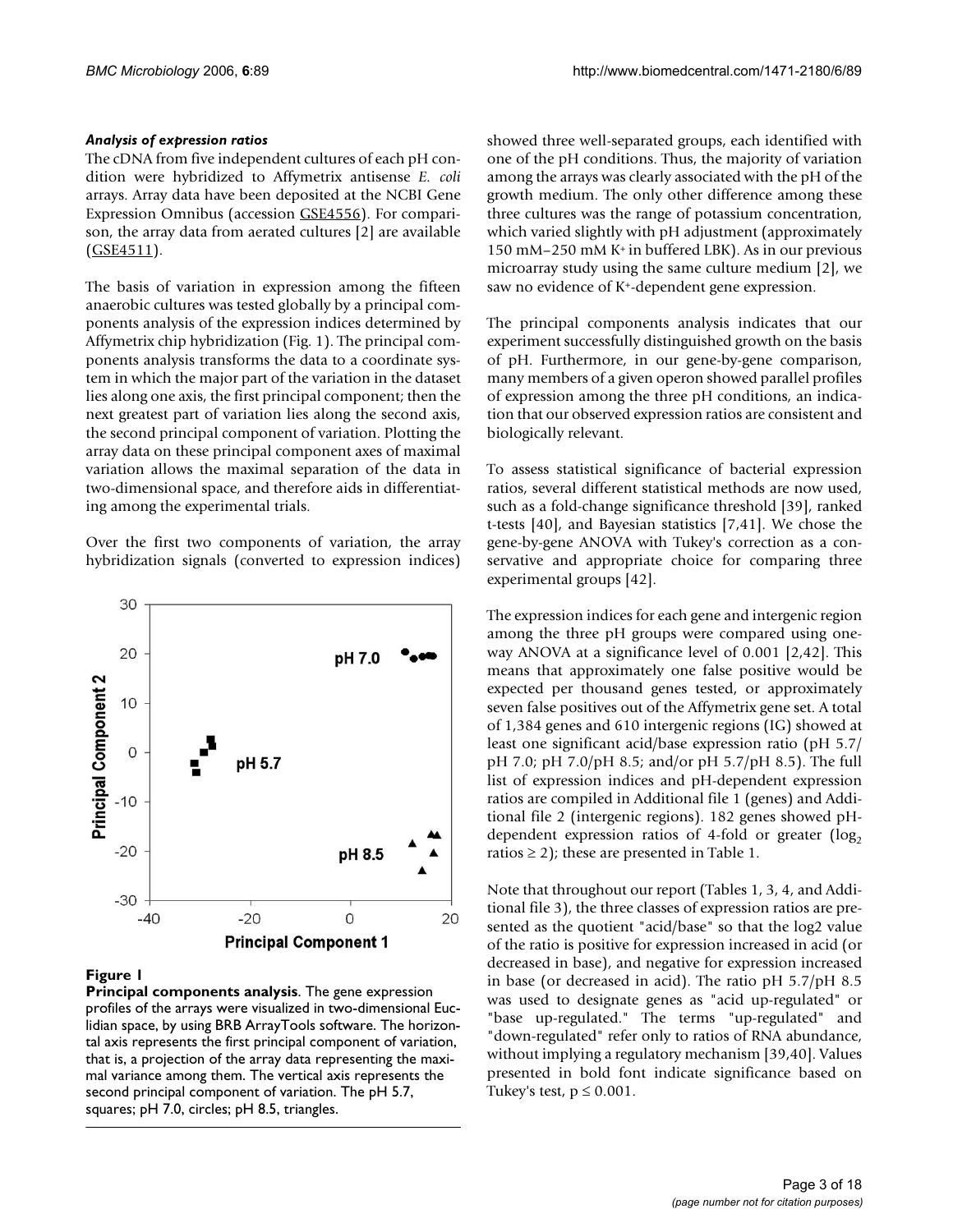|                           |              | Acid up-regulated: log <sub>2</sub> ratio |              |                           |              |                            |                    | Base up-regulated: log <sub>2</sub> ratio |                    |                                        |                    |
|---------------------------|--------------|-------------------------------------------|--------------|---------------------------|--------------|----------------------------|--------------------|-------------------------------------------|--------------------|----------------------------------------|--------------------|
|                           | pH 5.7/7.0   |                                           | pH 7.0/8.5   |                           | pH 5.7/8.5   |                            | pH 5.7/7.0         |                                           | pH 7.0/8.5         |                                        | pH 5.7/8.5         |
| gadA                      | 4.89         | tdcB <sup>2</sup>                         | 3.17         | hycA                      | 4.75         | ompF <sup>2</sup>          | $-3.71$            | gadA                                      | $-3.46$            | cpxP <sup>2</sup>                      | $-4.32$            |
| aidB                      | 4.56         | srIA                                      | 3.16         | adiC                      | 4.52         | proV <sup>2</sup>          | $-2.77$            | cpxP <sup>2</sup>                         | $-3.29$            | b3913                                  | $-4.07$            |
| yhiM                      | 4.55         | tdcD                                      | 3.15         | hycE                      | 3.70         | yfdl <sup>1</sup>          | $-2.72$            | b3913 <sup>2</sup>                        | $-3.14$            | sdhCl                                  | $-3.36$            |
| adiC                      | 4.10         | $srlB1$                                   | 3.06         | adiA                      | 3.67         | borD <sup>2</sup>          | $-2.71$            | bdm                                       | $-2.98$            | mutL <sup>2</sup>                      | $-3.17$            |
| sufB                      | 3.84         | cadB                                      | 3.02         | citE                      | 3.60         | sdaC <sup>2</sup>          | $-2.57$            | rm <sup>2</sup>                           | $-2.57$            | proV <sup>2</sup>                      | $-3.11$            |
| gadC                      | 3.73         | mdtJ <sup>I</sup>                         | 2.91         | yagU <sup>1</sup>         | 3.60         | sdhD <sup>1</sup>          | $-2.47$            | gadB                                      | $-2.50$            | borD <sup>2</sup>                      | $-2.94$            |
| adiA                      | 3.67<br>3.61 | $srlD1$<br>srIE <sup>1</sup>              | 2.87<br>2.86 | citD                      | 3.49<br>3.41 | nmpC <sup>2</sup><br>b2974 | $-2.40$<br>$-2.28$ | gadC                                      | $-2.44$<br>$-2.23$ | yfdl                                   | $-2.66$<br>$-2.64$ |
| sufC<br>slp               | 3.47         | lacA                                      | 2.53         | hydN<br>yeiA              | 3.38         | pppA <sup>2</sup>          | $-2.10$            | gadE<br>rcsA <sup>1</sup>                 | $-2.23$            | yccA <sup>2</sup><br>ymgB              | $-2.62$            |
| cbpM                      | 3.45         | tdcC                                      | 2.50         | gatD <sup>1</sup>         | 3.29         |                            |                    | ymgB                                      | $-2.19$            | ymgD                                   | $-2.49$            |
| gadB                      | 3.21         | gatD <sup>1</sup>                         | 2.45         | gatC                      | 3.12         |                            |                    | ycfS <sup>2</sup>                         | $-2.17$            | rcsAl                                  | $-2.43$            |
| narH                      | 3.20         | $f$ im $A1$                               | 2.38         | yeiT                      | 3.12         |                            |                    | yjbJ                                      | $-2.16$            | ycf <sup>S2</sup>                      | $-2.42$            |
| cbpA                      | 3.19         | hycA                                      | 2.30         | cadB                      | 3.08         |                            |                    | osmB <sup>2</sup>                         | $-2.12$            | dctA                                   | $-2.41$            |
| gadE                      | 3.19         | cadA <sup>1</sup>                         | 2.28         | adiY                      | 3.06         |                            |                    | glpD                                      | $-2.05$            | $tgt^2$                                | $-2.39$            |
| mdtE                      | 3.17         | fimC <sup>1</sup>                         | 2.18         | cadA <sup>1</sup>         | 3.06         |                            |                    | katE                                      | $-2.01$            | yeaCl                                  | $-2.35$            |
| narG                      | 3.12<br>3.07 | ykgA <sup>1</sup>                         | 2.09<br>2.08 | mdtl<br>aidB              | 3.02<br>3.01 |                            |                    | mutL <sup>2</sup>                         | $-1.99$            | yebE <sup>2</sup><br>htpX <sup>2</sup> | $-2.31$<br>$-2.27$ |
| yegP<br>ybaS              | 2.88         | argO <sup>1</sup><br>tdcF                 | 2.05         | yhiM                      | 2.89         |                            |                    |                                           |                    | malM                                   | $-2.24$            |
| cfa <sup>1</sup>          | 2.83         | nrB                                       | 2.05         | аррС                      | 2.88         |                            |                    |                                           |                    | mltD                                   | $-2.22$            |
| hyaF                      | 2.82         | ompF <sup>2</sup>                         | 2.04         | appB                      | 2.75         |                            |                    |                                           |                    | oppB                                   | $-2.19$            |
| ygeW                      | 2.82         | yagU <sup>1</sup>                         | 2.03         | ygeW                      | 2.73         |                            |                    |                                           |                    | aceA                                   | $-2.15$            |
| gadW                      | 2.70         | gatC                                      | 2.03         | ykgAl                     | 2.68         |                            |                    |                                           |                    | bdm                                    | $-2.14$            |
| citE                      | 2.69         |                                           |              | nrB                       | 2.62         |                            |                    |                                           |                    | b1172                                  | $-2.07$            |
| gadX                      | 2.66         |                                           |              | hyaF                      | 2.58         |                            |                    |                                           |                    | fdoG <sup>I</sup>                      | $-2.04$            |
| citD                      | 2.65         |                                           |              | yccD                      | 2.55         |                            |                    |                                           |                    | ompTl                                  | $-2.03$            |
| ybeL<br>fbaB              | 2.65<br>2.62 |                                           |              | gatA <sup>1</sup><br>hycD | 2.46<br>2.45 |                            |                    |                                           |                    |                                        |                    |
| dctR                      | 2.60         |                                           |              | $g$ at $B1$               | 2.37         |                            |                    |                                           |                    |                                        |                    |
| mdtF                      | 2.58         |                                           |              | аррҮ                      | 2.33         |                            |                    |                                           |                    |                                        |                    |
| nar)                      | 2.58         |                                           |              | аррА                      | 2.32         |                            |                    |                                           |                    |                                        |                    |
| sufA                      | 2.55         |                                           |              | $g$ at ${\mathsf R}$      | 2.32         |                            |                    |                                           |                    |                                        |                    |
| yccj                      | 2.54         |                                           |              | nemA                      | 2.31         |                            |                    |                                           |                    |                                        |                    |
| ybaT                      | 2.49         |                                           |              | yjdK                      | 2.31         |                            |                    |                                           |                    |                                        |                    |
| dps <sup>1</sup><br>hyaD  | 2.47<br>2.47 |                                           |              | cfa<br>hyaD               | 2.27<br>2.27 |                            |                    |                                           |                    |                                        |                    |
| hycA                      | 2.45         |                                           |              | hyaA                      | 2.26         |                            |                    |                                           |                    |                                        |                    |
| appB                      | 2.44         |                                           |              | cbpA                      | 2.23         |                            |                    |                                           |                    |                                        |                    |
| аррС                      | 2.44         |                                           |              | uspD <sup>1</sup>         | 2.23         |                            |                    |                                           |                    |                                        |                    |
| yjbJ                      | 2.42         |                                           |              | lysCl                     | 2.20         |                            |                    |                                           |                    |                                        |                    |
| hyaC                      | 2.4 I        |                                           |              | hycF                      | 2. I 9       |                            |                    |                                           |                    |                                        |                    |
| $f \mid gD$ <sup>1</sup>  | 2.40         |                                           |              | gatZ                      | 2.16         |                            |                    |                                           |                    |                                        |                    |
| wrbA                      | 2.39         |                                           |              | hyaC                      | 2.16         |                            |                    |                                           |                    |                                        |                    |
| adiY<br>hyaE              | 2.37<br>2.36 |                                           |              | hyaB<br>hycB              | 2.14<br>2.11 |                            |                    |                                           |                    |                                        |                    |
| yhcO                      | 2.36         |                                           |              | nrfA                      | 2.06         |                            |                    |                                           |                    |                                        |                    |
| sufD                      | 2.35         |                                           |              | srID                      | 2.06         |                            |                    |                                           |                    |                                        |                    |
| hyaA                      | 2.33         |                                           |              | hyaE                      | 2.02         |                            |                    |                                           |                    |                                        |                    |
| hyaB                      | 2.32         |                                           |              | yiiSI                     | 2.02         |                            |                    |                                           |                    |                                        |                    |
| uspB                      | 2.32         |                                           |              |                           |              |                            |                    |                                           |                    |                                        |                    |
| yeiA                      | 2.32         |                                           |              |                           |              |                            |                    |                                           |                    |                                        |                    |
| hdeD                      | 2.30<br>2.30 |                                           |              |                           |              |                            |                    |                                           |                    |                                        |                    |
| yjbQ <sup>1</sup><br>yeiT | 2.28         |                                           |              |                           |              |                            |                    |                                           |                    |                                        |                    |
| ivy                       | 2.26         |                                           |              |                           |              |                            |                    |                                           |                    |                                        |                    |
| yhiD                      | 2.26         |                                           |              |                           |              |                            |                    |                                           |                    |                                        |                    |
| <b>yjj</b> U <sup>1</sup> | 2.26         |                                           |              |                           |              |                            |                    |                                           |                    |                                        |                    |
| аррА                      | 2.24         |                                           |              |                           |              |                            |                    |                                           |                    |                                        |                    |

#### **Table 1: Acid/base expression ratios under oxygen limitation (4-fold or higher)**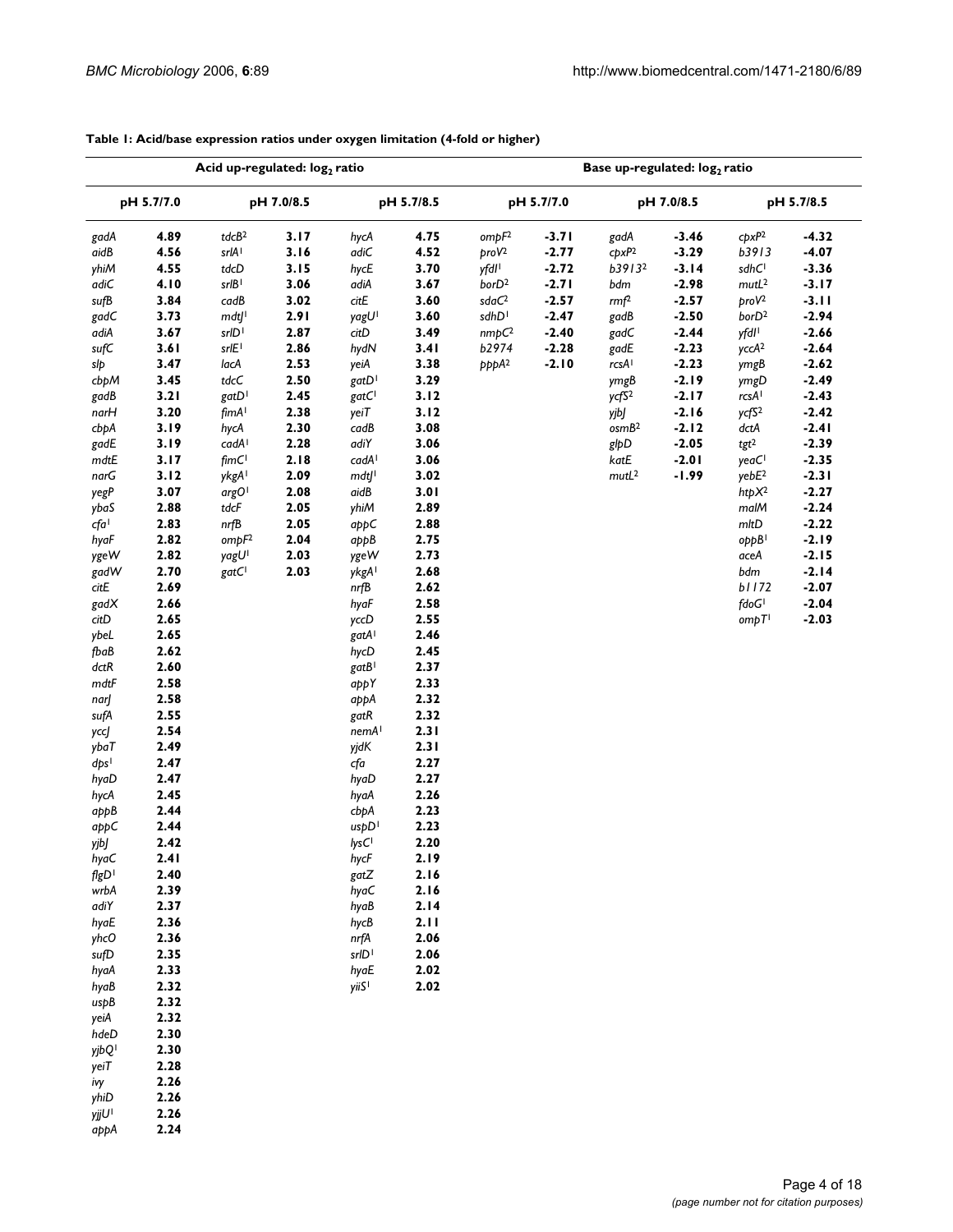| yebV              | 2.24 |
|-------------------|------|
| ybhE              | 2.20 |
| psiF <sup>2</sup> | 2.19 |
| sral              | 2.13 |

**Table 1: Acid/base expression ratios under oxygen limitation (4-fold or higher)** *(Continued)*

*yeaQ*<sup>1</sup> **2.01**

*hycE* **2.10** *yqjE* **2.08** *yehE* **2.06** *ydiH*<sup>1</sup> **2.03** *yqjD*<sup>2</sup> **2.03** *yjdI* **2.02**

 $h$ *ydN* 

<sup>1</sup>Acid-induced with aeration [2] 2Base-induced with aeration [2]

Of the most highly acid-up-regulated genes under oxygen limitation (Table 1), only 20% appear previously as acidup-regulated under aeration [2]. Of the genes up-regulated by base under oxygen limitation, 20% are up-regulated in base under aeration, but also 10% are upregulated in acid under aeration [2]. Overall, oxygen limitation had a substantial impact on the profile of pH-regulated genes.

The exposure of a given protein to external pH depends on cell location, in that the cytoplasmic pH is maintained near pH 7.6 in growing cells, whereas the outer membrane, periplasm, and periplasmic face of the inner membrane are exposed to external pH. The numbers of pHdependent genes in these subcellular locations were compared. (Both aerobic [2] and oxygen-limited conditions were included in the totals compared.) pH-dependent expression was observed for 50% of genes encoding known periplasmic proteins, as compared to 47% of inner membrane proteins, 42% of outer membrane proteins, and 39% of non-ribosomal cytoplasmic proteins. Thus the protein composition of the periplasm appeared to be the most sensitive to external pH, wherease the cytoplasmic protein composition was the least pH-sensitive.

#### *Core pH stress genes*

A set of genes were identified that showed pH-dependent expression under oxygen limitation (Table 2) as well as reported previously under aeration [2]. These were designated "core pH stress genes." A quarter of these core pH stress genes as yet have no known function, such as the highly acid-inducible membrane protein *yagU*, which showed the sixth-highest acid/base expression ratio (pH 5.7/pH 8.5) in Table 1.

The *yagU* gene encodes an uncharacterized protein putatively assigned to the inner membrane [43,44]. We transduced a *yagU*::*kan*R allele from the Blattner collection [45] into our acid-resistant strain W3110. The *yagU* construct showed 3-fold lower acid resistance than the parent strain (19  $\pm$  2% survival at pH 2, compared to 70  $\pm$  6% for W3110).

Catabolic operons for sugar alcohols galactitol (*gat*) and sorbitol (*srl*) were both up-regulated in acid. Other genes of known function showing a high acid/base expression ratio included fimbriae (*fimAC*), periplasmic chaperones (*hdeAB*), cyclopropane fatty acid synthase (*cfa*), the "constitutive" Na+/H+ antiporter (*nhaB*), and about thirty unidentified proteins. Core pH genes up-regulated at high pH included maltodextrin transport (*lamB*, *mal*), ATP synthase (*atp*), envelope stress (*cpxPR*), and DNA repair (*recA* and *mutL*). These are consistent with previous reports of regulation (in aerated cultures) of *mal* [22], ATP synthase [2], *cpxR* [46], and SOS DNA repair [47].

Other genes systems showed oppositely directed acid/ base responses in anaerobic versus aerobic conditions. In particular, several components of electron transport and the TCA cycle were acid-repressed under oxygen limitation, though up-regulated in acid with aeration [2]. These include the *ace*, *cyo*, *nuo*, *sdh*, and *suc* operons. On the other hand, the hydrogenase gene *hybA* showed the opposite pattern (up in acid, anaerobically; in base, aerobically).

#### *Acid/base expression ratios confirmed by real-time PCR*

The pH dependence of representative genes was confirmed by real-time PCR of cultures grown under anaerobic conditions, as well as aerobic conditions based on Ref. [2] (Fig. 2). The real-time PCR expression ratios are shown for up-regulation in acid or in base, relative to expression at pH 7. For example, the gene encoding arginine decarboxylase, *adiA*, showed strong induction in acid under anaerobic conditions but showed no significant expression aerobically. These real-time PCR data are consistent with our array data, and with the known coinduction of *adiA* by acid and anaerobiosis [8]. The *yagU* gene showed strong increase by acid both aerobically and anaerobically; this result was also consistent with the arrays.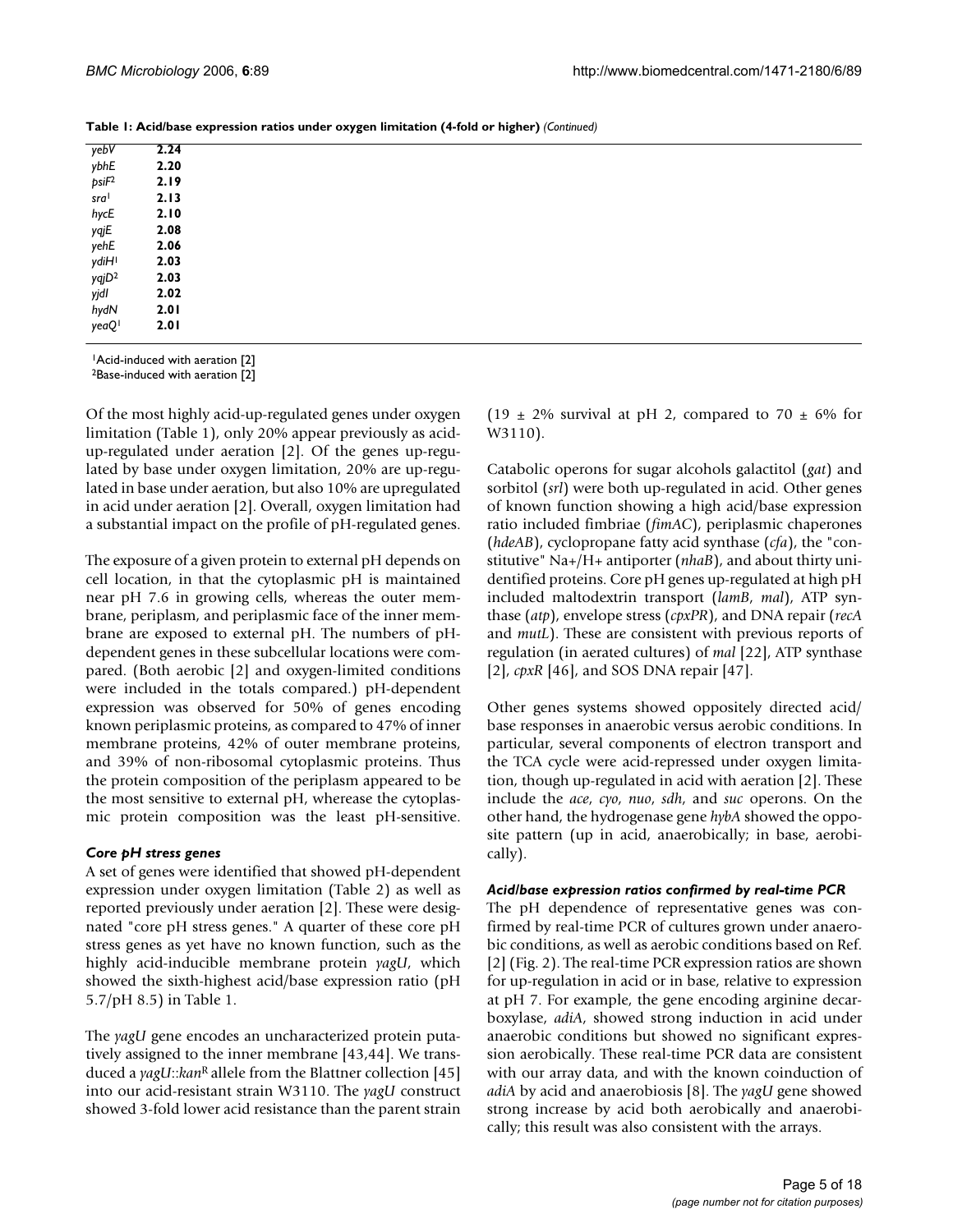| Acid up-regulated                  |            |         | <b>Base up-regulated</b>      |                 |      |  |
|------------------------------------|------------|---------|-------------------------------|-----------------|------|--|
| acnA                               | gatZ       | rcsF    | acfD                          | $k$ at $G$      | tsx  |  |
| apaG                               | gcd        | rob     | acrA                          | lamB            | ubiB |  |
| argO                               | gdhA       | rpoE    | acrR                          | maa             | uxuA |  |
| aspC                               | gloA       | rseA    | alx                           | malE            | yahA |  |
| azoR                               | gnd        | skp     | artQ                          | malF            | yahA |  |
| b1052                              | groS       | sodB    | atpA                          | malG            | yajC |  |
| cadA                               | grxB       | srlA    | atpC                          | $m$ al $K$      | ybjK |  |
| cdd                                | hdeA       | srlB    | atpF                          | malM            | yccA |  |
| cfa                                | hdeB       | srID    | atpH                          | malP            | ycel |  |
| clpB                               | hsdR       | srlE    | b1172                         | malQ            | ycfS |  |
| crcB                               | hybG       | $sr$ IR | b3913                         | $m$ al $T$      | yciC |  |
| cyaA                               | idi        | tas     | bdm                           | mdoD            | ydcV |  |
| dadA                               | kdsA       | tehB    | borD                          | mltD            | ydeH |  |
| dapB                               | kefB       | tpiA    | срхА                          | тррА            | yebE |  |
| deoA                               | lysA       | uspD    | cpxP                          | $\mathit{mutL}$ | yeel |  |
| deoB                               | lysC       | wrbA    | cpxR                          | nmpC            | ygaH |  |
| deoC                               | lysU       | yagU    | cvpA                          | nrdD            | ygaZ |  |
| deoD                               | mazG       | yafE    | dedA                          | nrdG            | yghG |  |
| dhaK                               | mcrb       | ybaK    | dnaX                          | ompF            | yghJ |  |
| dhaL                               | mdaB       | ybhB    | dsbA                          | ompT            | ygiB |  |
| dhaM                               | mdtl       | ybjN    | fadL                          | osmB            | ygiC |  |
| dpiA                               | mdtJ       | ycfP    | folP                          | pheA            | yjdM |  |
| dps                                | menB       | ychH    | ftnB                          | pitA            | yjfO |  |
| edd                                | menF       | ydhM    | fucR                          | pntA            | yjhC |  |
| fbp                                | metK       | ydiH    | gcvT                          | potD            | yjhR |  |
| fimA                               | metN       | ydiZ    | glk                           | ppiA            | ymgD |  |
| fiml                               | mrp        | yeaQ    | glpF                          | pppA            | ynfD |  |
| flgB                               | murl       | yeiA    | glpX                          | proV            |      |  |
| flgC                               | nadC       | yfiD    | gpmM                          | purA            |      |  |
| flgD                               | $n$ ar $G$ | ygdQ    | hemY                          | purH            |      |  |
| flgE                               | $n$ ar $H$ | yggE    | hflK                          | purM            |      |  |
| flgF                               | nemA       | ygiN    | $h$ fl $X$                    | rdoA            |      |  |
| flgG                               | nhaB       | ygiS    | hisB                          | recA            |      |  |
| fliA                               | npr        | yhbJ    | hisC                          | rnk             |      |  |
| fliK                               | nupG       | yheL    | hisD                          | sdaA            |      |  |
| fliL                               | pan E      | yheN    | hisF                          | sdaC            |      |  |
| fre                                | pdxH       | yheO    | hisG                          | sdiA            |      |  |
| galP                               | pdxK       | yhhX    | hisH                          | slt             |      |  |
| gapC                               | pdxY       | yieE    | hisl                          | spy             |      |  |
| gatA                               | pfkB       | yieF    | his                           | sulA            |      |  |
| gatB                               | pgi        | yieP    | htpX                          | tatA            |      |  |
| gatC                               | pps        | yiiS    | ilvG                          | tgt             |      |  |
| gatD                               | rbsA       | yjjU    | ilvN                          | tnaB            |      |  |
| gatR                               | rbsC       | ykgA    | insH                          | treB            |      |  |
| gatY                               | rbsD       | yqhD    | ivbL                          | treC            |      |  |
| Acid up-regulated (anaerobic)      |            |         | Base up-regulated (anaerobic) |                 |      |  |
| <b>Base up-regulated (aerobic)</b> |            |         | Acid up-regulated (aerobic)   |                 |      |  |
| cydA                               | nhaA       | ybjH    | aceE                          | hslj            | rfbC |  |
| cydB                               | pyrB       | ydcH    | aceF                          | icd             | rfe  |  |
| dsdX                               | rbsB       | yehU    | aceK                          | lgt             | ribA |  |
| fdhF                               | tdcA       | ygeW    | add                           | lpxD            | rpll |  |
| glgS                               | tdcB       | yhaN    | argZ                          | lysP            | sdhA |  |
| hupA                               | tdcC       | yjeJ    | aspA                          | mltC            | sdhB |  |
| lsrK                               | tdcD       | yjgB    | b0725                         | nfsA            | sdhC |  |
| manX                               | torR       | yjiY    | cyoA                          | ndk             | sdhD |  |
| manY                               | udp        | yodD    | cyoB                          | nuoA            | sucA |  |
| manZ                               | uspF       | yohK    | cyoC                          | nuoB            | sucB |  |

## **Table 2: Core pH-dependent genes (both aerobic and oxygen-limited)1**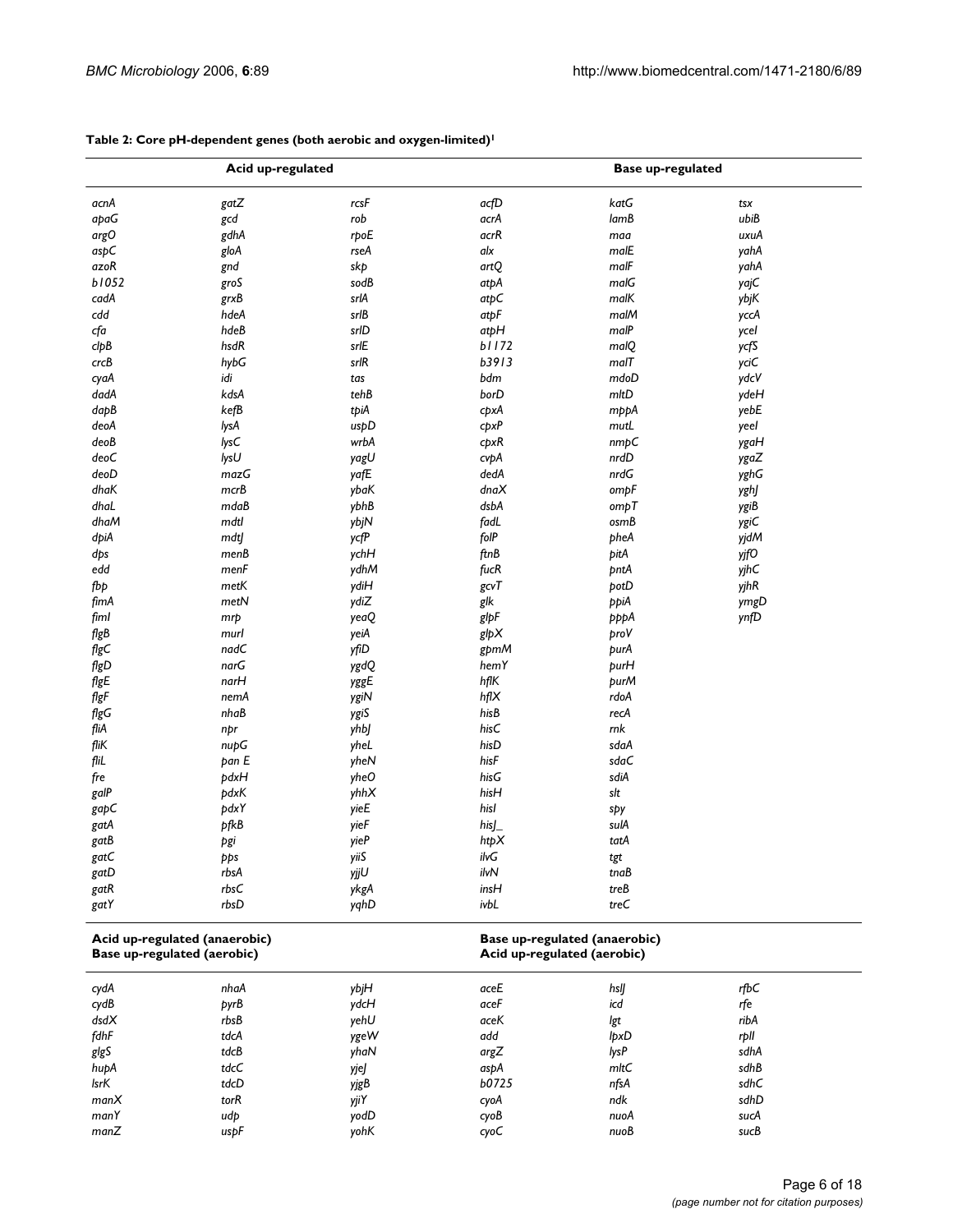| Table 2: Core pH-dependent genes (both aerobic and oxygen-limited) <sup>1</sup> (Continued) |  |  |  |
|---------------------------------------------------------------------------------------------|--|--|--|
|---------------------------------------------------------------------------------------------|--|--|--|

| narl | ybaT | yqjD | cyoD | nuoC | sucC |  |
|------|------|------|------|------|------|--|
|      |      |      | dnaj | nuoE | sucD |  |
|      |      |      | dnaK | nuoF | thrC |  |
|      |      |      | fdoG | nuoG | tpx  |  |
|      |      |      | fdoH | nuoH | wbbl |  |
|      |      |      | fimG | nuol | yeaC |  |
|      |      |      | galF | nuoK | yebK |  |
|      |      |      | gltA | nuoL | yeiU |  |
|      |      |      | gpmA | oppC | yfdl |  |
|      |      |      | groL | oppD | yffB |  |
|      |      |      | guaB | oppF | yihG |  |
|      |      |      | hha  | purU | ylaC |  |
|      |      |      | hsdS | rcsA | yqeG |  |
|      |      |      |      |      |      |  |

1Genes were selected as "core pH-dependent" based on their significant differences in expression between acid and base growth conditions, both under oxygen limitation (this report) and under aeration [2].

The envelope stress protein *cpxP* [46] and the base-inducible tellurium resistance homolog *alx* [5,48] showed mRNA levels increased at high pH. High-pH up-regulation was seen both aerobically and anaerobically. For *alx*, repression by acid below pH 7 was seen only under aerobic, not anaerobic conditions; this pattern was seen in the array data (Table 1, and Ref. [2]) as well as in the real-time PCR (Fig. 2).

#### *Hydrogenases regulated by pH*

*E. coli* fermentation generates substrates for hydrogenase enzymes, which interconvert hydrogen ions with hydrogen gas [49-51] and generate  $H_2$  from formate through association with formate dehydrogenase [31,52,53]. Several hydrogenases of *E. coli* respond to pH and oxygen level [31,54], although the overall pattern remains unclear, especially at high pH.

We sought to clarify the pattern of expression of all the hydrogenases (*hya, hyb, hyc, hyf*) as well as hydrogenase assembly (*hyp*) as a function of pH. Real-time PCR was used to measure expression of one gene from each of the hydrogenase operons (Fig. 3). The log expression of each gene is normalized to its expression level at pH 7 with aeration. Under oxygen limitation, each hydrogenase operon showed higher expression in acid than in base. During growth with aeration, however, the acid/base effect was reversed: Each gene showed higher expression in base than in acid. The up-regulation at high pH was particularly strong for *hycB* (6-fold greater at pH 8.7 than pH 5.0) and *hypF* (4-fold).

Hydrogenase activity may be important at low pH for its contribution to expulsion of excess protons from the cytoplasm [49,55,56]. The importance of hydrogenase expression for pH stress was confirmed by the loss of acid resistance in a strain defective for *hyp*. We transduced a *hypF*::*kan* allele (strain provided by K. T. Shanmugam) into our W3110 strain. The *hypF* defect abolished all hydrogenase activity as tested by methylviologen assay.

The effect of *hypF* on acid resistance was tested for cultures grown at pH 5 to stationary phase, an oxygen-limited condition in which acid resistance (survival at pH 2) is induced [21]. The *hypF* defect decreased stationary-phase acid resistance to less than 3%, about 20-fold lower than the parent strain. No effect on acid survival was seen, however, in a strain defective for a single hydrogenase operon (*hya*, *hyb*, or *hyc*). Thus, hydrogenase activity by one or more of the hydrogenase systems was necessary for stationary-phase acid resistance.

## *Ribosome synthesis depressed by acid*

Ribosome synthesis is found to be down-regulated under conditions in which energy yield is restricted, such as carbon starvation [39] or nitrogen and sulfur starvation [40]. We found extensive down-regulation of virtually all genes encoding ribosome subunits during growth in acid under oxygen limitation (*rpl*,*rpm*, *rps*) (see Additional file 1). None of these genes show a significant effect of pH under aeration [2].

#### *Catabolism regulated by pH*

In aerated cultures, acid up-regulates genes for transport and catabolism of sugars and sugar derivatives outside the glucose pathways: ribose (*rbs*), galactitol (*gat*), sorbitol (*srl*, *gut*), and gluconate (*gnd*) [2]. Under oxygen limitation, acid up-regulated additional catabolic enzymes and transporters for arabinose (*ara*), fuculose (*fuc*), gluconate (*gnt*), mannitol (*mtl*), and melibiose (*mel*) (see Additional file 3). At high pH, however, there was strong up-regulation of fructose catabolism (*fruABKR*) and the maltose regulon (*mal*) which breaks down maldodextrins to glucose. The acid up-regulation of *gat* [11] and the high-pH up-regulation of *mal* [22] were reported previously; regulation of the other catabolic systems was new to this report.

Fermentation of sugar alcohols [57] and sugar acids [58] may cause less acidification than does glucose fermentation. It was proposed that the pH-dependent selection of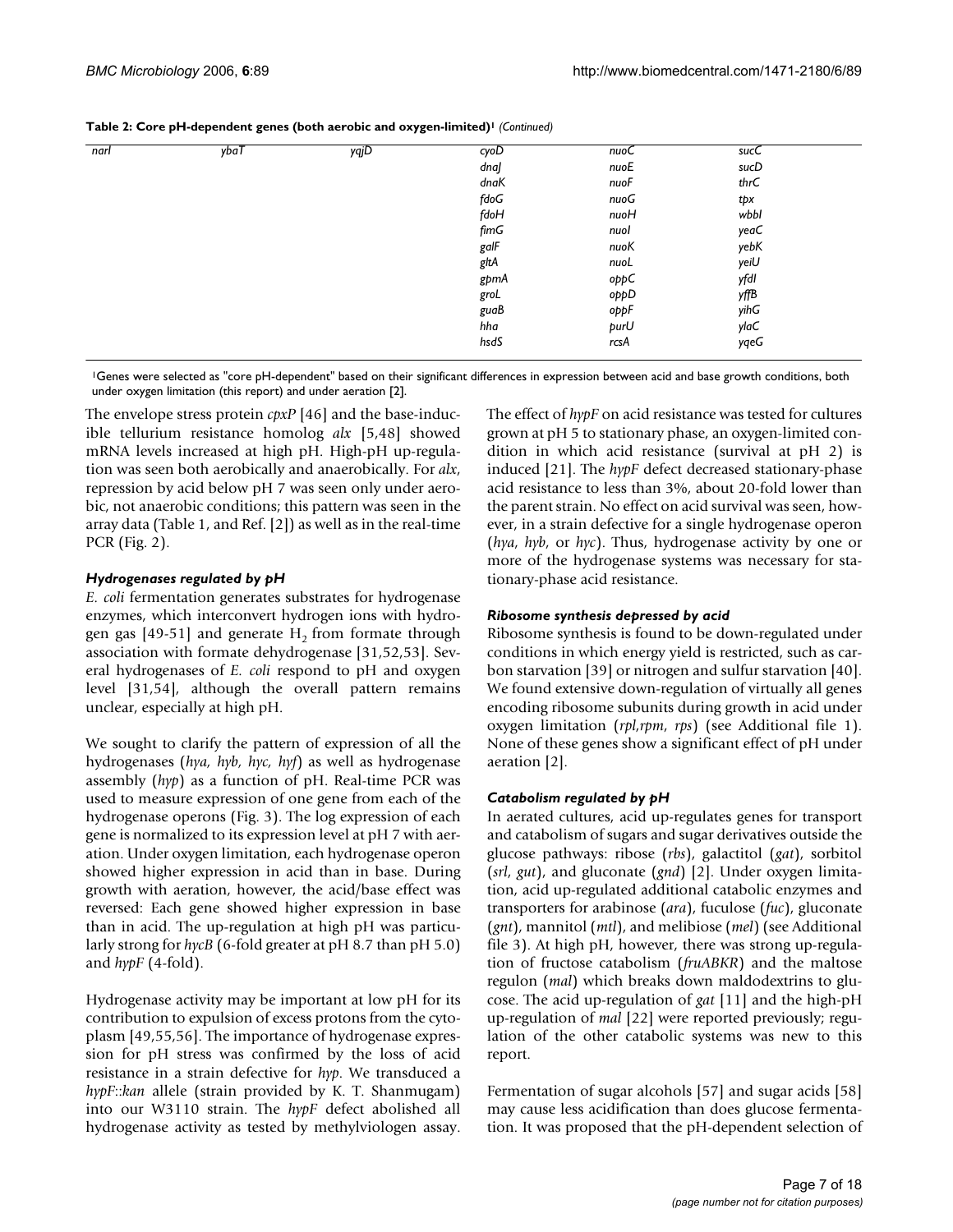**Table 3:** *gad* **regulon components showing pH dependence under oxygen limitation.**

|      | <b>Gene</b> Function                                                                                                                          | Log <sub>2</sub> Expression ratio |                                           |      |  |
|------|-----------------------------------------------------------------------------------------------------------------------------------------------|-----------------------------------|-------------------------------------------|------|--|
|      |                                                                                                                                               |                                   | pH 5.7/pH 7.0 pH 7.0/pH 8.5 pH 5.7/pH 8.5 |      |  |
|      | GadA region: 3650-3666 kb                                                                                                                     |                                   |                                           |      |  |
| slp  | Outer membrane protein induced after carbon starvation                                                                                        | 3.47                              | $-1.82$                                   | 1.64 |  |
| dctR | Probable repressor of dctA dicarboxylate transporter gene                                                                                     | 2.60                              | $-1.00$                                   | 1.59 |  |
| yhiD | integral membrane protein related to MgtC.                                                                                                    | 2.26                              | $-1.04$                                   | 1.21 |  |
| hdeB | Periplasmic chaperone of acid-denatured proteins                                                                                              | 0.79                              | $-0.55$                                   |      |  |
| hdeA | Periplasmic chaperone of acid-denatured proteins                                                                                              | 0.74                              | $-0.50$                                   |      |  |
| hdeD | Putative membrane transporter, H-NS repressed                                                                                                 | 2.30                              | $-1.26$                                   | 1.03 |  |
| gadE | Required for stationary phase-induced, pH 5.5 growth medium-induced, and EvgA-<br>induced acid resistance                                     | 3.19                              | $-2.23$                                   | 0.95 |  |
| mdtE | MdtEF-ToIC multidrug resistance efflux RND-type transporter; overexpression<br>resistance to erythromycin, deoxycholate, octane and rhodamine | 3.17                              | $-1.59$                                   | 1.58 |  |
| mdtF | MdtEF-TolC multidrug resistance efflux RND-type transporter; overexpression<br>resistance to erythromycin, deoxycholate, octane and rhodamine | 2.58                              | $-0.98$                                   | 1.60 |  |
| gadW | Positive AraC-type regulator of gadA and gadBC, in absence of gadX; repressor of<br>gadX                                                      | 2.70                              | $-1.17$                                   | 1.53 |  |
| gadY | sRNA regulates gadX and gadY                                                                                                                  | 3.17                              | $-1.38$                                   | 1.80 |  |
| gadX | Positive transcriptional regulator of gadA and gadBC; repressed by HNS and                                                                    | 2.66                              | $-1.47$                                   | 1.19 |  |
|      | GadW; stimulated by RpoS                                                                                                                      |                                   |                                           |      |  |
| gadA | Glutamate decarboxylase isozyme                                                                                                               | 4.89                              | $-3.46$                                   | 1.43 |  |
|      | GadB operon: 1567-1570 kb                                                                                                                     |                                   |                                           |      |  |
| gadB | Glutamate decarboxylase isozyme                                                                                                               | 3.21                              | $-2.50$                                   |      |  |
| gadC | Glutamate transporter                                                                                                                         | 3.73                              | $-2.44$                                   | 1.29 |  |

sugar substrates may be correlated with their relative degree of acidification of the growth medium. The net acidification of media during catabolism of various substrates was tested (Fig. 4). *E. coli* strain W3110 was grown anaerobically to stationary phase on half-strength LBK medium supplemented with different carbon sources: glucose, sorbitol, gluconate, and glucuronate. Glucose fermentation was associated with the largest degree of acidification. By contrast, sorbitol-supplemented medium showed a net increase in pH, whereas the sugar-acids showed relatively small acidification. The difference between glucose and the other supplemental substrates was especially pronounced at the lower starting pH (pH 4.8) where acidification must be limited to allow growth.

Several amino acid decarboxylase operons that showed exceptionally high acid/base ratios (Table 1) are known to be up-regulated by acid with anaerobiosis: the degradative lysine decarboxylase, *cadBA* [8,10]; arginine decarboxylase, *adiAYC* [8,9,59]; and the glutamate decarboxylases, *gadAXW* and *gadBC* [20,60,61]. Under oxygen limitation, the *gad* genes also turned out to be among those most highly up-regulated at high pH (pH 8.5) compared to pH 7.0 (Table 1; Table 3). This is consistent with our previous reports that *gadA* and *gadBC* are up-regulated at high pH under anaerobiosis [5,11,62]. The entire series of genes in the vicinity of *gadAXW* (thirteen in all) showed the same pattern of induction at both low and high pH (Table 3), including the small RNA regulator *gadY* [63]. This "pH

stress region" included genes encoding the *mdtEF* multidrug transporter [64,65] and the periplasmic acid-inducible chaperones *hdeAB* [66] as well as genes of unknown function, such as the OMP gene *sly*.

At high pH, deamination of amino acids is favored due to removal of ammmonium ion and production of fermentation acids [11]. Under oxygen limitation, at high pH, the amino acid deaminases and transporters were up-regulated (see Additional file 3): tryptophanase, *tnaAB*, and serine deaminase, *serABC* and transporters for other amine-rich molecules: arginine (*art*) and spermidine/ putrescine (*pot*). The *tna* and *ser* results are consistent with previous studies based on proteomics and *lac* fusions[5,11]. The transport and interconversion of polyamines associated with amino-acid catabolism (*spe*, *pot*) was up-regulated at high pH. This finding is consistent with the report that polyamine stress in bacteria is amplified at high pH [67].

#### *Multidrug resistance and ion transporters*

Several ion transporters and multidrug resistance genes showed significant acid/base expression ratios under anaerobiosis (Table 4), some of which were confirmed by real-time PCR (Fig. 5). Nickel transport was increased by acid, consistent with our previous proteomic studies [5] and with the nickel requirement for hydrogenase activity up-regulated by acid under anaerobiosis [68]. Additionally, growth in acid enhanced the expression of transport-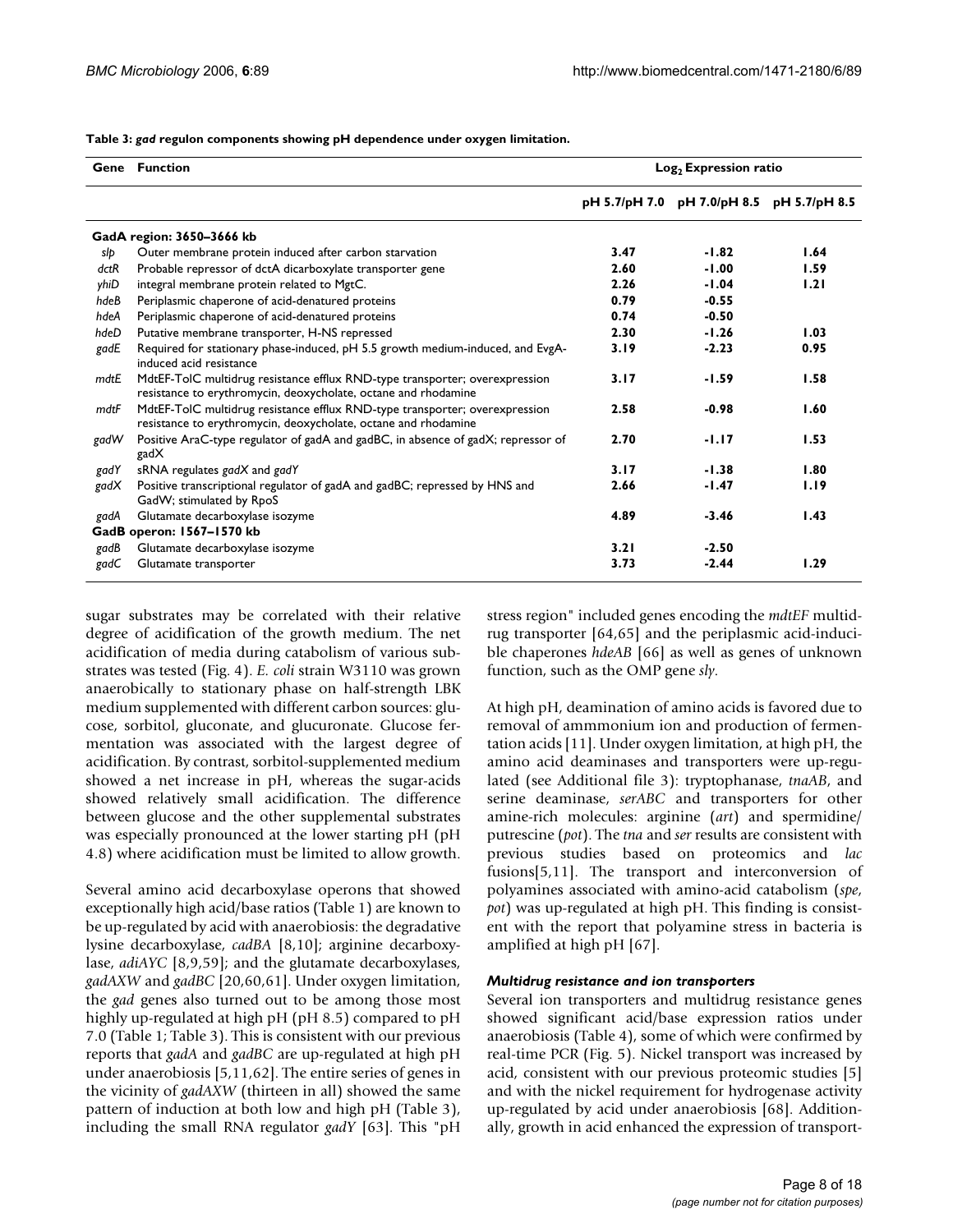| Gene                         | <b>Function</b>                                                          |               | Log <sub>2</sub> pH ratio |               |
|------------------------------|--------------------------------------------------------------------------|---------------|---------------------------|---------------|
|                              | Acid up-regulated                                                        | pH 5.7/pH 7.0 | pH 7.0/pH 8.5             | pH 5.7/pH 8.5 |
| chaB                         | Regulator of Na <sup>+</sup> -Ca <sup>+</sup> /H <sup>+</sup> antiporter | 0.80          |                           |               |
| chaC                         | Regulator of Na <sup>+</sup> -Ca <sup>+</sup> /H <sup>+</sup> antiporter | 0.60          | $-0.38$                   |               |
| copA                         | Copper-, silver-translocating P-type ATPase                              | 0.86          | $-0.56$                   |               |
| cueR                         | Activator of copper-responsive regulon genes cueO and copA               | 1.31          | $-0.4$                    | 0.91          |
| $\mathsf{c}$ us $\mathsf{C}$ | Silver and copper efflux                                                 | 0.44          |                           | 0.63          |
| feoA                         | ferrous iron transport protein A                                         |               | 0.82                      | 1.22          |
| feoB                         | ferrous iron transport protein B                                         |               | 0.41                      | 0.53          |
| marR                         | multiple antibiotic resistance protein                                   |               | 0.31                      |               |
| mdtE                         | MdtEF-ToIC multidrug resistance efflux transporter                       | 3.17          | $-1.59$                   | 1.58          |
| mdtF                         | MdtEF-ToIC multidrug resistance efflux                                   | 2.58          | $-0.98$                   | 1.60          |
| $mdtG$ <sup>I</sup>          | Multidrug resistance efflux transporter                                  | 0.16          |                           | 0.25          |
| mdtl                         | multidrug transport protein                                              |               | 1.16                      | 1.16          |
| mdt                          | multidrug transport protein                                              |               | 2.91                      | 3.02          |
| mdtL                         | Multidrug resistance efflux protein                                      |               |                           | 0.57          |
| mgtA                         | Mg <sub>2</sub> + transport                                              | 0.48          |                           | 0.63          |
| nhaA                         | Na <sup>+</sup> /H <sup>+</sup> antiporter                               | 1.93          | $-0.93$                   | 1.00          |
| nhaB <sup>1</sup>            | Na <sup>+</sup> /H <sup>+</sup> antiporter                               |               | 0.41                      | 0.37          |
| nikA                         | periplasmic binding protein for nickel                                   | 0.7           |                           | 0.84          |
| nikB                         | nickel transport                                                         | 0.50          |                           | 0.56          |
| nikC                         | nickel transport                                                         | 0.70          |                           | 0.86          |
| nikD                         | ATP-binding protein of nickel transport system                           | 0.60          |                           | 0.74          |
| nikE                         | ATP-binding protein of nickel transport system                           | 0.45          |                           | 0.49          |
| prc                          | carboxy-terminal protease for penicillin-binding protein 3               | 0.32          |                           | 0.37          |

**Table 4: Drug resistance, cytoskeletal and ion transport proteins showing pH dependence under oxygen limitation**

#### **Base up-regulated**

| acrA              | acridine efflux pump                                                          | $-0.34$ | $-0.35$ | $-0.69$ |
|-------------------|-------------------------------------------------------------------------------|---------|---------|---------|
| acrB              | acridine efflux pump                                                          |         |         | $-0.42$ |
| acrR <sup>2</sup> | acrAB operon repressor                                                        | $-0.93$ |         | $-1.22$ |
| $dx^2$            | Putative metal transporter, homolog of terC (tellurium resistance)            |         | $-0.57$ | $-0.52$ |
| ampC              | beta-lactamase; penicillin resistance; penicillin-binding protein             | $-0.24$ |         | $-0.12$ |
| atpA <sup>2</sup> | ATP synthase, FI alpha-subunit                                                |         |         | $-0.66$ |
| atpC <sup>2</sup> | ATP synthase, F1 epsilon-subunit                                              |         |         | $-0.66$ |
| atpD <sup>2</sup> | ATP synthase, F1 beta-subunit                                                 | $-0.35$ | $-0.36$ | $-0.71$ |
| atpF <sup>2</sup> | ATP synthase, F0 subunit b                                                    |         | $-0.46$ | $-0.51$ |
| atpG <sup>2</sup> | ATP synthase, F1 gamma-subunit                                                |         |         | $-0.66$ |
| atpH <sup>2</sup> | ATP synthase, F1 delta-subunit                                                |         | $-0.42$ | $-0.58$ |
| atpl <sup>2</sup> | ATP synthase subunit                                                          |         |         | $-0.53$ |
| chaA              | Na <sup>+</sup> -Ca <sup>+</sup> /H <sup>+</sup> antiporter                   |         | $-0.86$ | $-1.1$  |
| corA              | Mg <sub>2</sub> + transport, system I                                         | 0.10    |         | $-0.39$ |
| cutA              | divalent cation tolerance protein                                             | $-0.27$ |         | $-0.3$  |
| dacA              | D-alanyl-D-alanine carboxypeptidase, fraction A; penicillin-binding protein 5 | $-0.58$ |         | $-0.65$ |
| dacC              | D-alanyl-D-alanine carboxypeptidase; penicillin-binding protein 6             | 0.87    | $-1.16$ |         |
| dacD              | penicillin binding protein 6b                                                 | $-1.22$ |         | $-0.90$ |
| emrA              | multidrug resistance secretion protein                                        | $-0.64$ |         | $-0.11$ |
| mepAl             | murein DD-endopeptidase, penicillin-insensitive                               | $-0.68$ |         | $-0.19$ |
| mreB <sup>2</sup> | regulator of ftsl, penicillin binding protein 3, septation function           | $-0.53$ |         | $-0.44$ |
| mrec              | rod shape-determining protein                                                 | $-0.29$ |         | $-0.39$ |
| napF              | Fe-S ferredoxin-type protein                                                  | $-0.59$ |         | $-0.14$ |
| napG              | ferredoxin-type protein                                                       | $-0.39$ |         | $-0.20$ |
| napH              | ferredoxin-type protein                                                       | $-0.37$ |         | $-0.20$ |
|                   |                                                                               |         |         |         |

1Acid up-regulated with aeration [2]

<sup>2</sup>Base up-regulated with aeration [2]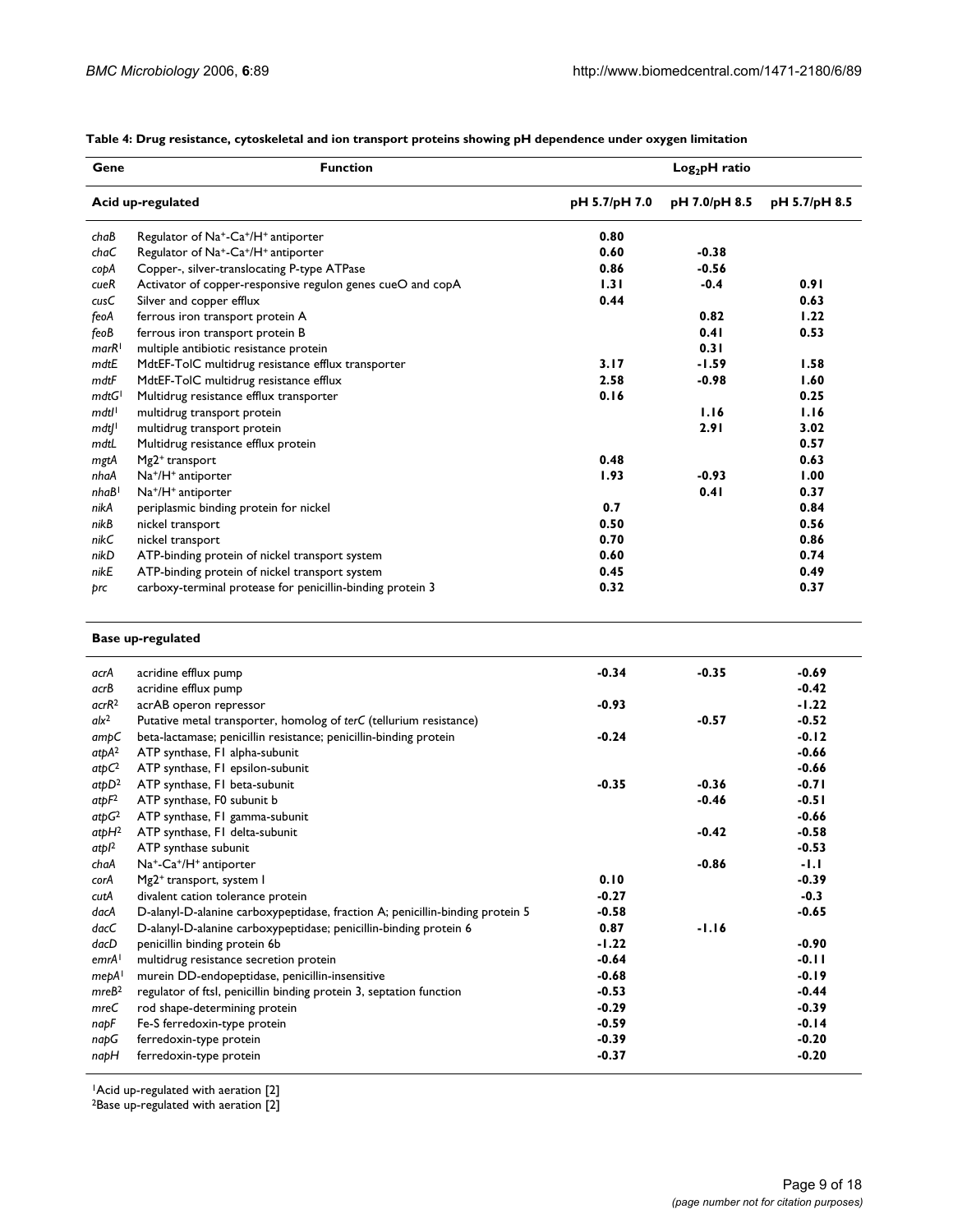

**Figure 2** 

**Real-time PCR expression ratios of selected genes**. Bacteria were cultured in acid or base, or at pH 7.0, with aeration (❍) or under oxygen limitation (●) (see Methods). For each gene, expression levels are shown for amplified message in acid or base, relative to the level at pH 7 with aeration.

ers for copper, silver, iron, and magnesium (*copA*, *cusC*, *feoAB*,*mgtA*,).

High pH up-regulated several genes in the ATP synthase operon (*atp*) [69], as confirmed by real-time PCR (Table 4; Fig. 5). The increased production of ATP synthase compensates for decreased proton-motive force at high pH [2]. High pH also was associated with up-regulation of the Ca2+/H+ antiporter *chaA* (Fig. 5), while its regulators *chaBC* were down-regulated. The *chaA* antiporter is known to be up-regulated at high pH where it extrudes sodium ion [70]. High pH also elevated expression of acridine efflux (*acr*), Mg2+ transport (*corA*), and the putative tellurium efflux locus *alx*.

The NhaA sodium-proton antiporter is known to contribute to pH regulation and sodium resistance at high pH with aeration [71], whereas the NhaB antiporter is thought to be expressed constitutively. Under oxygen limitation, *nhaA* and *nhaB* showed complex responses to pH and anaerobiosis (Fig. 5). Expression of *nhaA* was higher at both pH extremes than at pH 7, wherease the opposite pattern was seen for *nhaB*, which showed its highest expression at low pH. Under aeration, *nhaB* was up-regulated at pH 5.7.

At least seven multidrug resistance loci showed pHdependent expression. Multidrug resistance loci up-regulated in acid included *mdtEF*, *mdtG*, *mdtIJ*, and *mdtL*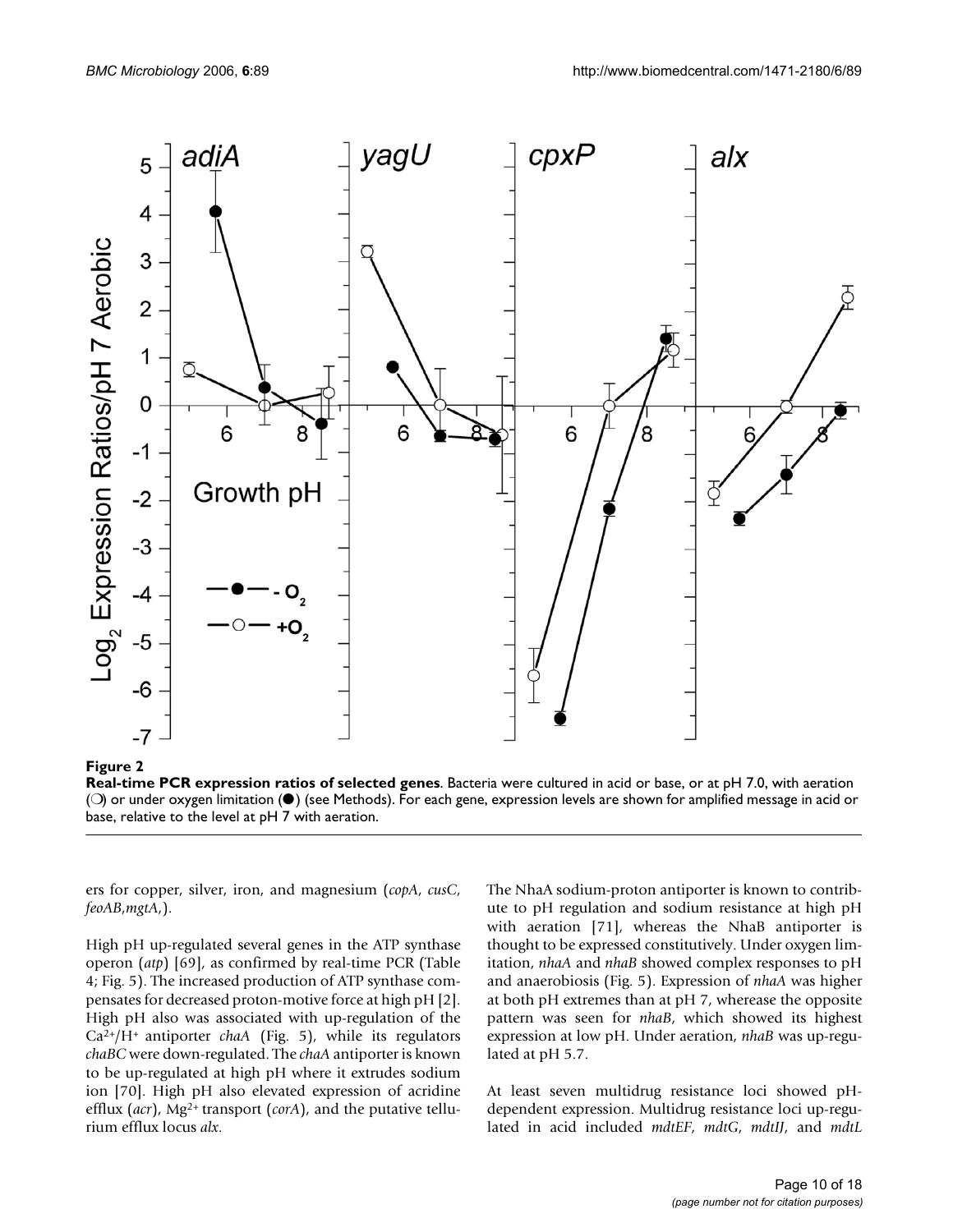

Hydrogenase genes: Real-tim **Figure 3** e PCR expression ratios (aerobic and oxygen-limited) **Hydrogenase genes: Real-time PCR expression ratios (aerobic and oxygen-limited)**. Expression levels were determined as for Fig. 2.

[72,73]. The *mdtEF* locus is part of the *gad-evgA* regulon [74]. For *mdtL*, pH dependence has not been reported in aerated cultures. Base-enhanced or acid-repressed expression was seen for *ampC* [75], *acr* and *emrA*, of which the first two show no response with aeration. Thus, anaerobiosis appeared to increase the overall profile of pHdependent drug resistance. Besides *ampC*, genes for several other penicillin-binding proteins (PBPs) associated with cell envelope formation (*dac*,*mepA*,*mreBC*) were downregulated in acid.

#### *Small regulatory RNAs*

The inclusion of intergenic regions (IG) in the Affymetrix probe set revealed regions that express putative small-RNA regulators (sRNA) [76-78]. As shown in Additional file 2, under oxygen limitation, acid up-regulated four IGs that express sRNA molecules known for important roles in environmental response [76,77]. The acid-up-regulated

sRNAs included *gadY*, which activates acid-resistance genes *gadWX* [63]; the carbon storage global regulator *csrB* [79]; and two sRNA molecules of unknown function, *ryeA* and *rybC* [76].

#### *Cross-regulation by other stress conditions*

The pH-dependent genes show cross-regulation by various stress factors such as acetate, oxidative stress, and universal stress (annotated in Additional file 1). Anaerobic conditions increased to 197 the number of acetate stress genes up-regulated by acid in log phase (compare Refs. [33-35]). This confirms our prediction that even in early log phase, the small amounts of acetate produced are retained within the cell at high concentration due to the trans-membrane pH difference [34]. Also up-regulated by acid under anaerobiosis were 108 oxidative stress genes up-regulated by  $H_2O_{2}$ , paraquat (PQ), or sodium salicylate (Sal) [80,81]. 28 genes were down-regulated (indi-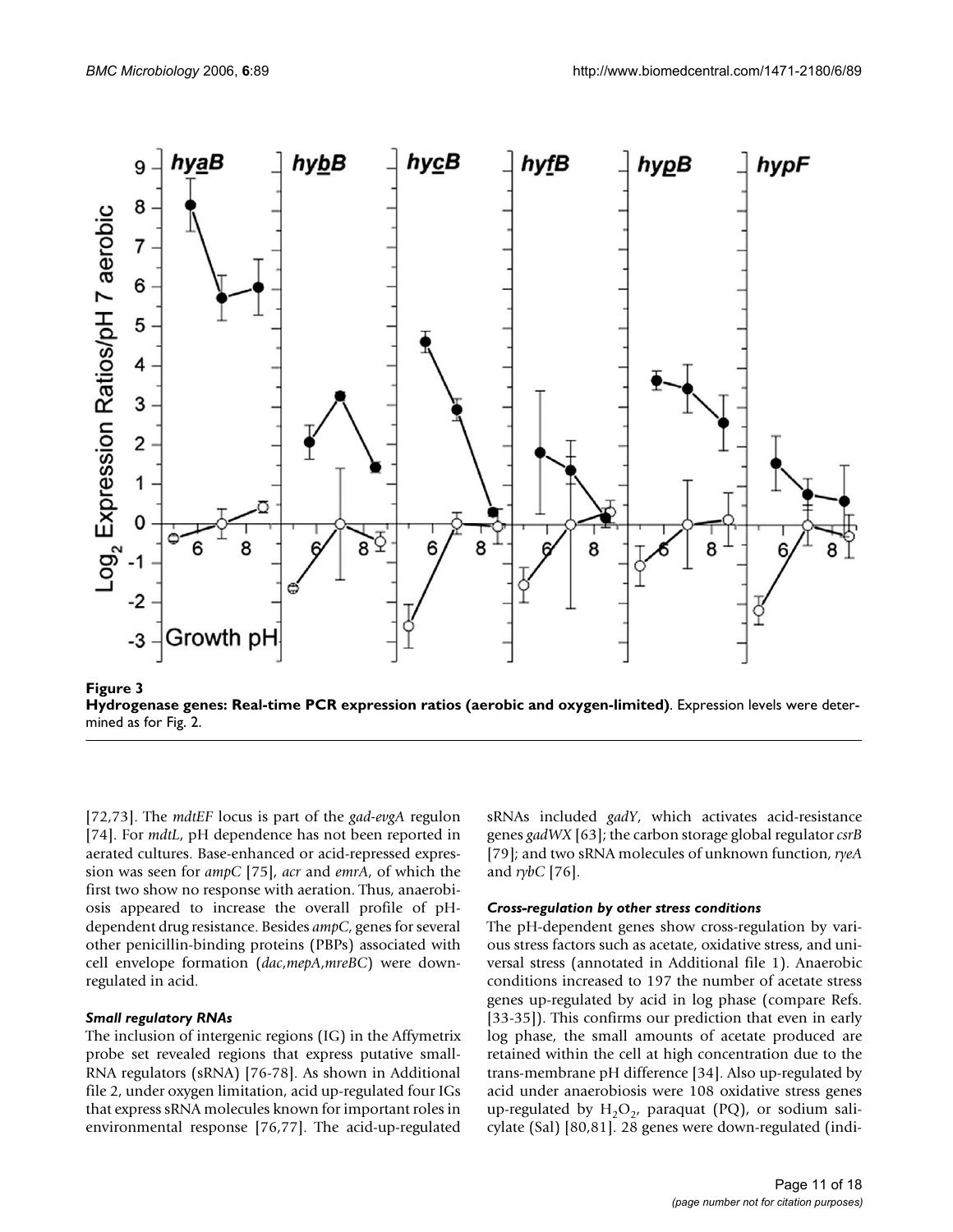

**Figure 4 Acid production during supplementation with different carbon sources**. The net acid produced or consumed by each culture was determined as described (see Methods).

cated by minus sign, Sal-, PQ-). In addition, 21 aciddependent genes were identified as universal stress genes [82].

## **Discussion and conclusion**

Our study showed nearly twice as many pH-dependent genes under anaerobiosis as in aerated cultures [2]. Thus, anaerobiosis appeared to magnify the effects of pH stress response in buffered LBK medium.

Over a hundred "core pH genes" showed parallel response to pH in anaerobic and in aerated cultures. These included genes for envelope maintenance functions, periplasmic proteins, and proton transporters, as well as many genes of unknown function. Further study will determine whether these genes have functions more fundamental to pH homeostasis than do those dependent on oxygen level. In addition, several systems of gene expression responded oppositely to pH with or without aeration, most notably components of electron transport and intermediary metabolism. Thus, central pathways of metabolism showed a surprisingly complex dependence on pH and oxygen.

### *Acid stress strongly affects the envelope and membranes*

The outer and inner membranes receive direct exposure to external pH. A number of genes encoding outer membrane proteins as well as inner membrane proteins show pH-dependent expression in aerated cultures [2], and many more show pH dependence under oxygen limitation. A gene encoding an inner membrane protein, *yagU*, was identified as a requirement for acid resistance.

The fraction of genes showing pH dependence (with or without aeration) was particularly high in the periplasm, which is fully exposed to external pH due to proton leakage through the outer membrane. As many as half of all periplasmic proteins may show pH-regulated expression. These encode transporters such as AraR, ArtI, and PotD; periplasmic chaperones such as HdeA, HlpA, and FimC; heat-shock protein such as DegP, DegQ; and redox modulators such as DsbA.

Acid appeared to down-regulate the carbon-storage regulon (*csr*) whose effects include activation of flagellar synthesis and biofilm formation. Acid repressed genes encoding two activators of *csrA*, UvrY and LuxR-homolog SdiA [79] but up-regulated an IG that includes an antagonist of *csrA*, the sRNA *csrB*. Down-regulation of csr could be responsible for the decreased flagellar synthesis in acid under anaerobiosis.

#### *Hydrogenases co-regulated by pH and anaerobiosis*

Previous studies of *E. coli* hydrogenases emphasize the differences in environmental response of the different hydrogenase operons [28,29,31,52]. For example Hyd-1 (*hya*) is reported to be up-regulated in acid, but Hyd-2 (*hyb*) is upregulated in base, under anaerobiosis [28]. Hyd-3 (*hyc*) evolves  $H_2$  at low pH, whereas Hyd-4 (*hyf*) is active at pH 7.5 [52,83,84]. Another report finds elevation of Hyd-3 and formate dehydrogenase H (Fdh-H) at pH 7.5 [54]. These studies however tested a narrower range of pH than ours, particularly above pH 7. We found a consistent pattern of expression for all five hydrogenase operons (Fig. 5). All hydrogenases showed a high acid/base expression ratio under oxygen limitation, but a low ratio (up-regulated at high pH) in aerobic cultures. The loss of hydrogenase activity in a *hypF* defect eliminated acid resistance of cultures in stationary phase, a finding consistent with the need for hydrogenase expression in an oxygen-limited condition.

It will be of interest to pursue the overall role of hydrogenase activity at low pH versus high pH: Do the hydrogenases generally consume protons, as from formic acid, to reverse acidification; or do they contribute energy gain by splitting hydrogen gas? There is growing evidence for  $H<sub>2</sub>$ as an energy source for *H. pylori* and other pathogens of the digestive tract [85].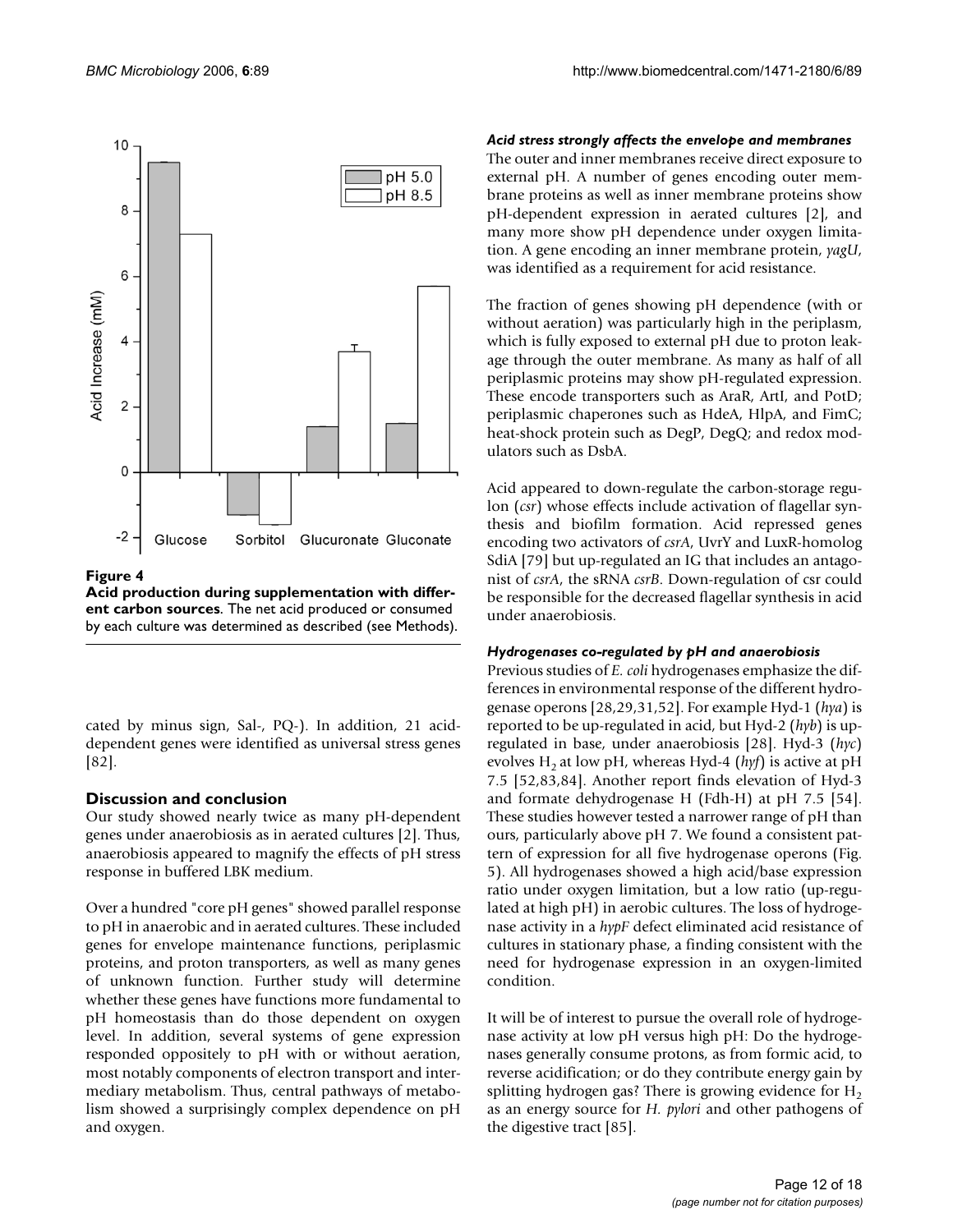

Multiple-drug and ion transporters: Real-time PCR expression ratios (aerobic and oxygen-limited) **Figure 5**

**Multiple-drug and ion transporters: Real-time PCR expression ratios (aerobic and oxygen-limited)**. Expression levels were determined as for Fig. 2.

#### *Catabolism and ribosome synthesis are co-regulated by pH and anaerobiosis*

A growing number of catabolic enzymes and catabolite transporters are known to be regulated by pH [2,4,86]. Under oxygen limitation, we found additional kinds of catabolism coregulated by pH and oxygen (see Additional file 3). Of particular interest, acid up-regulated the catabolism of sugar derivatives whose fermentation minimized acid production, including sorbitol, glucuronate, and gluconate (Fig. 4).

The large number of catatabolic operons up-regulated by acid in low oxygen was accompanied by dramatic downregulation of ribosome biosynthesis. The depression of ribosome synthesis may be related to the restricted energy yield of anaerobic metabolism at low external pH, where production of fermentation acids must be limited. Anaerobic growth at low pH may induce a "carbon foraging" strategy similar to that described by Blattner and colleagues [39]. The carbon foraging model states that under conditions where the energy yield of available catabolites is poor, the ribosomal operons are down-regulated and numerous operons for alternative carbon sources are activated. A similar pattern is seen under nitrogen and sulfur starvation [40], where translation and motility are downregulated, while systems for scavenging nitrogen and sulfur are up-regulated.

The glutamate decarboxylase *gadA* region comprised an anaerobic "pH stress region" of thirteen genes strongly upregulated by either acid or base compared to pH 7. The *gad* regulon includes the glutamate decarboxylases, *gadA* and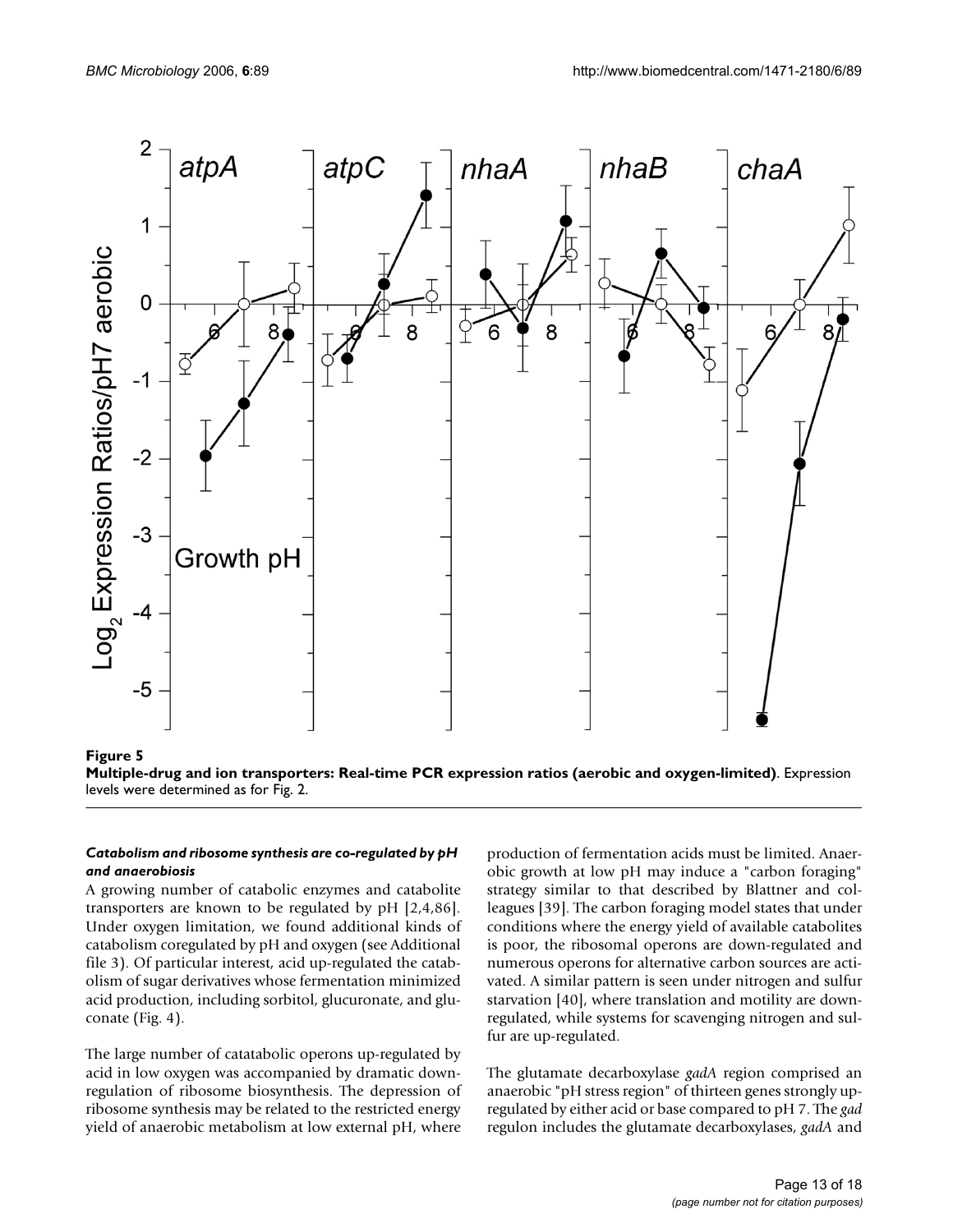*gadBC*, as well as low-pH chaperones *hdeA* and *hdeB* [12,20]. While most studies of *gad* regulation focus on acid, we find that its expression is also up-regulated at high pH, or in LBK medium grown to stationary phase, where pH naturally increases [4,5]. In the present work, at least thirteen ORFs in the *gadA* region showed the same pattern of pH response under anaerobiosis: strong induction in acid compared to pH 7 (ranging from 4-fold to 30 fold increase) with significant response at high pH (2-fold to 8-fold increase). Genes showing pH dependence included the *mdtEF* multidrug resistance locus as well as the outer membrane protein *slp*. Their regulation is known to be mediated by transcription factors GadX-GadW and EvgA-YdeO, as well as by RpoS, H-NS, and cyclic AMP [60,61,74]. The *gad* system enables cells to survive extreme acid [62], but The *gadC* locus is specifically required for cells grown at high pH to survive extreme acid [62]. *Gad* regulon members may also contribute to *E. coli* base resistance, the ability to survive at or above pH 10 [21].

#### *Multidrug resistance and ion transporters*

Under oxygen limitation, acid conditions enhanced expression of many transporters, particularly for metal cations (Table 4). Transport of nickel and iron may be upregulated in order to acquire nutrients for enzymes needed under acid-anaerobic conditions, such as hydrogenases. On the other hand, silver and copper efflux is upregulated in order to exclude toxic concentrations of these metals [87]. The solubility and environmental concentrations of these ions is likely to be increased at low pH.

Several proton pumps and cation-proton antiporters upregulated at high pH showed increased induction at high pH (Figure 5). These included genes encoding the ATPase [2], Na+/H+ antiporter *nhaA* [88], and Ca2+/H+ antiporter *chaA* (which also functions with sodium). These pumps may enhance uptake or retention of cytoplasmic H+ as pH increases under anaerobiosis, where energetic options are limited. The *nhaB* antiporter [71], however, was downregulated under anaerobic conditions, and most highly expressed in acid with aeration. NhaB may have a different function from NhaA in pH homeostasis at low pH.

In addition, several multidrug transporters were up-regulated by acid or base, often in association with physiological genes such as *mdtEF* within the *gad* regulon. These drug efflux transporters may have roles in physiology and pH stress resistance that select for their persistence in natural ecosystems [89,90].

#### *Cross-regulation by other stress factors*

An interesting question regarding pH stress is, how much of "pH response" relates directly to pH as opposed to other growth factors, such as stationary phase or starvation-based growth limitation? The doubling rates of our cultures at low pH and high pH were similar, but this represents only one aspect of growth state. Many factors contribute to growth conditions such as stationary phase; for example, both high pH [32] and membrane-permeant acids that depress pH [33-36] are implicated in induction of the RpoS regulon. Starvation for various different nutrients can retard growth by different mechanisms [91] leading to common response patterns such as down-regulated translation and up-regulated scavenging pathways [39,40].

Even at low cell density, moderate acid (pH 6–7) greatly amplifies the uptake of membrane-permeant weak acids such as acetate. In our array analysis, oxygen limitation substantially increased the number of acetate stress genes showing pH-dependent expression (see Additional file 1). Acetate and other permeant acids pass through the bacterial membrane and dissociate in the cytoplasm, causing accumulation of anion and depression of internal pH, inhibiting growth [92]. Growth inhibition by short-chain fatty acids is a significant factor in bacterial colonization of the human colon [93].

## **Methods**

#### *Growth conditions*

*Escherichia coli* K-12 strain W3110 was obtained originally from Ruth VanBogelen in 1996, and is monitored regularly for RpoS-positive phenotypes including extreme-acid and extreme-base resistance. Bacteria were cultured as for Ref. [2], except that bacteria were grown in closed tubes. Bacteria were cultured in potassium-modified Luria broth (LBK) (10 g/l tryptone, 5 g/l of yeast extract, 7.45 g/l of KCl) buffered with 100 mM homopiperazine-N,N'-bis-2- (ethane-sulfonic acid) (HOMOPIPES) ( $pK_a$  4.55 and 8.12). The pH of the medium was adjusted using KOH to pH 5.7, 7.0, or 8.5. Bacteria were cultured overnight, then diluted 1:1000 into 8.5 ml of buffered medium in an 8.5 ml screw-cap test tube, and incubated at 37°C with slow rotation (8 rpm). Under this condition, oxygen disappears rapidly and anaerobic proteins are highly induced [5,11]. Cultures were grown at 37°C to an optical density  $(OD<sub>600</sub>)$  of 0.2. For all cultures, the pH was tested after growth to ensure that the values were maintained at  $\pm$  0.2 pH unit of the pH of the original uninoculated medium.

#### *RNA isolation*

Bacterial RNA was stabilized by immediately pouring 8 ml of culture into 16 ml of RNeasy Protect reagent (Qiagen). RNA was isolated as described previously [2] using the RNeasy Kit with on-column DNA digestion (Qiagen), with additional DNA removal using Ambion DNase.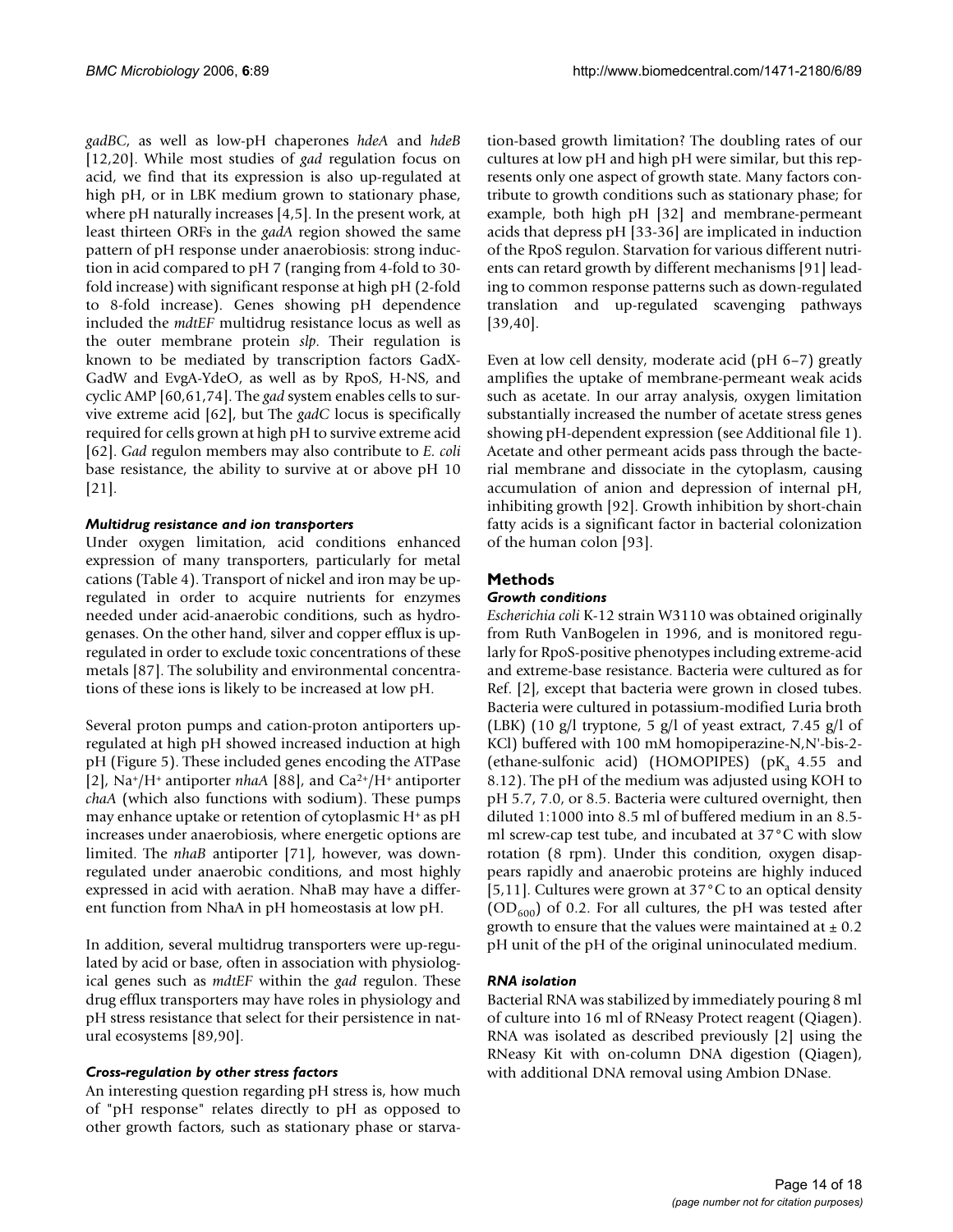#### *cDNA preparation and array hybridization*

Standard methods were used for cDNA synthesis, fragmentation and end-terminus biotin labeling [2]. Labeled cDNA samples were hybridized to Affymetrix GeneChip *E. coli* Antisense Genome Arrays. Hybridized arrays were stained with streptavidin-phycoerythrin using the Affymetrix Fluidic Station. After staining, arrays were scanned with a GC2500 scanner.

#### *Expression indices and statistical analysis*

Model-based expression analysis was performed on the probe-level data from Affymetrix's DAT files using dChip software [2,41,94]. The model relates target RNA levels to the probe signals by a linear function that weights the significance of all oligo probes for each gene. The data from different arrays were normalized and re-scaled for comparison. Each array was normalized to a baseline array from a pH 7 culture, using local regression on an invariant set of probes [95]. Model-based expression indices were calculated for each gene on each array using only the perfect match probes.

Global relationships among arrays were visualized by performing a principal component analysis [96] on the expression data and plotting arrays in two-dimensional space corresponding to the first two principal components. The gene expression profiles of the arrays were visualized in two-dimensional Euclidian space, by using BRB ArrayTools software v. 3.1 (developed by Richard Simon and Amy Peng Lam).

For each of the three pH conditions, the dataset included five biological replicates (independent with respect to *E. coli* growth, RNA isolation, sample preparation and array hybridization) To test for significant differences in expression between the pH classes, one-way ANOVA was performed on the  $log<sub>2</sub>$  transformed model-based expression indices, on a gene-by-gene basis, at a significance level of 0.001 [2,42]. For all genes in our data set, the median within-group variance was 0.031. Assuming a gene with average within-group variability, our sample size (five replicates for each of three conditions, 7,231 genes and intergenic regions per array) provided statistical power of 98 % to detect a 2-fold difference in gene expression among pH groups. For each gene that displayed significant differences in expression among the classes, pair-wise comparisons of pH classes were determined using Tukey's multiple comparisons procedure to control the familywise error rate for the T test [2].

To explore categories of differential gene expression, the gene expression profiles of the arrays were visualized in two-dimensional Euclidian space, using BRB ArrayTools software. Categories of differential expression profiles across the pH classes were generated by a hierarchical cluster analysis of differentially expressed genes, based on the average linkage method [97].

## *Real-time quantitative RT-PCR*

Expression of mRNA for individual genes was quantified by real-time PCR using an ABI Prism7500 DNA analyzer (Applied Biosystems). Primer Express Software v2.0 (Applied Biosystems) was used for primer design. The primers chosen had minimal GC content and amplified 50–70 bp segments of the target genes. The SYBR Green PCR One-Step RT-PCR protocol (Applied Biosystems) was used, in which cDNA reverse transcription and PCR amplification occur in the same well. Nucleic acid concentrations were: 0.1 nM forward primer, 0.1 nM reverse primer, and 50 ng target RNA. PCR cycling conditions were: reverse transcription at 48°C for 30 min, 95°C for 10 min, 40 cycles of denaturation at 92°C for 15 s, and extension at 60°C for 1 min. For detection of primer dimerization or other artifacts of amplification, a dissociation curve was run immediately after completion of the real-time PCR. Individual gene expression profiles were normalized based on measurement of the original RNA sample amplified. All expression levels are presented relative to the expression at pH 7.0 in aerated cultures.

#### *Strain construction and extreme acid resistance*

Strain construction was performed by phage P1 transduction [98]. Mutant alleles containing a kanamycin resistance insertion  $(Km<sup>R</sup>)$  were transduced into an isolate of strain W3110 exhibiting strong acid resistance (stationary-phase survival at pH 2). *E. coli* strains were tested for acid resistance by exposure of stationary-phase cultures at pH 2.0 [98]. Cultures were grown from a colony inoculated in LBK medium buffered with HOMOPIPES at pH 5 and incubated overnight at 37°C for 16 h. The overnight cultures were diluted 200-fold in LBK adjusted to pH 2, and incubated 2 h at 37°C. Serial dilutions were plated on LBK, and compared to plated dilutions of the original culture in medium at pH 7. Six plates from six independent cultures were obtained for each condition. Error values represent the standard error of the mean (SEM,  $n = 6$ ).

#### *Culture acidification*

*E.coli* strain W3110 was grown to stationary phase in closed tubes without headspace, containing half-strength LBK medium supplemented with one of the following carbon sources at 20 mM: glucose, sorbitol, potassium gluconate, or potassium glucuronate. Media were buffered with 5 mM HOMOPIPES, adjusted with KOH to pH 5.0 or pH 8.5. Overnight culture was diluted 500-fold into 8.5 ml of buffered medium in tubes without headspace, and rotated slowly at 37°C for 24 hours. The sorbitol-supplemented cultures were rotated for 48 hours due to their slow growth rate. After growth, the pH was measured. Change in pH was converted to net acid equivalents produced or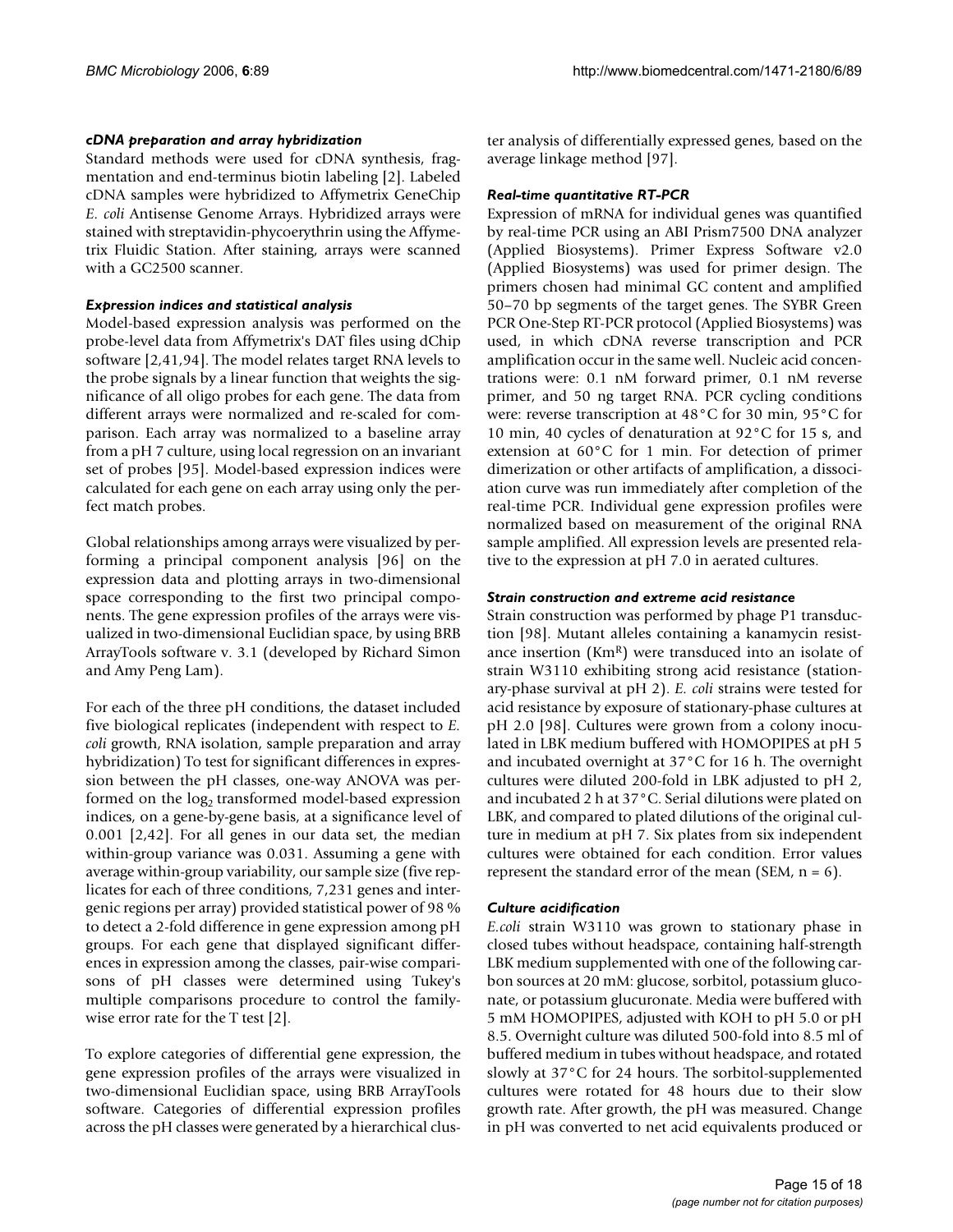consumed, based on a standard curve of HCl or KOH added to the original buffered medium.

#### *Hydrogenase assay*

Hydrogenase activity was observed by the methylviologen assay, based on the method of [99]. Stationary-phase cultures in LBK medium were washed and resuspended in 5 mM K<sub>2</sub>HPO<sub>4</sub> pH 7, 5 mM cysteine, 10 mM benzylviologen, and sealed under hydrogen gas. Purple color change was measured to indicate wild-type hydrogenase activity.

#### **Authors' contributions**

ETH designed the microarray analysis, conducted the experiments and analyzed results, and wrote the first draft manuscript, in consultation with JLS. JCW contributed experiments, produced figures, and helped draft the manuscript. PS constructed and tested the hydrogenase mutant. EY and DPT contributed experiments. MDR and BDJ conducted statistical analysis. SSB supervised the array hybridizations. JLS finalized the analysis and completed the manuscript. All authors have read and approved the final manuscript.

## **Additional material**

#### **Additional File 1**

*Supplementary Table 1. Expression indices and expression ratios for pHdependent genes.* Click here for file [\[http://www.biomedcentral.com/content/supplementary/1471-](http://www.biomedcentral.com/content/supplementary/1471-2180-6-89-S1.xls) 2180-6-89-S1.xls]

#### **Additional File 2**

*Supplementary Table 2. Expression indices and expression ratios for intergenic regions.* Click here for file [\[http://www.biomedcentral.com/content/supplementary/1471-](http://www.biomedcentral.com/content/supplementary/1471-2180-6-89-S2.xls) 2180-6-89-S2.xls]

## **Additional File 3**

*Expression ratios for catabolism and respiration showing anaerobic pH dependence.* Click here for file [\[http://www.biomedcentral.com/content/supplementary/1471-](http://www.biomedcentral.com/content/supplementary/1471-2180-6-89-S3.doc) 2180-6-89-S3.doc]

#### **Acknowledgements**

This work was supported by grant MCB-0234732 from the National Science Foundation, and by undergraduate research funds from the Kenyon College grant from the Howard Hughes Medical Institute Biological Sciences Education Program. We thank K. T. Shanmugam and F. Blattner for their generous gift of strains.

#### **References**

1. Foster JW: **[Escherichia coli acid resistance: tales of an ama](http://www.ncbi.nlm.nih.gov/entrez/query.fcgi?cmd=Retrieve&db=PubMed&dopt=Abstract&list_uids=15494746)[teur acidophile.](http://www.ncbi.nlm.nih.gov/entrez/query.fcgi?cmd=Retrieve&db=PubMed&dopt=Abstract&list_uids=15494746)** *Nature Reviews Microbiology* 2004, **2:**898-907.

- 2. Maurer LM, Yohannes E, BonDurant SS, Radmacher M, Slonczewski JL: **[pH regulates genes for flagellar motility, catabolism, and](http://www.ncbi.nlm.nih.gov/entrez/query.fcgi?cmd=Retrieve&db=PubMed&dopt=Abstract&list_uids=15601715) [oxidative stress in Escherichia coli K-12.](http://www.ncbi.nlm.nih.gov/entrez/query.fcgi?cmd=Retrieve&db=PubMed&dopt=Abstract&list_uids=15601715)** *J Bacteriol* 2005, **187:**304-319.
- 3. Slonczewski JL, Foster JW: **pH-regulated genes and survival at extreme pH.** In *Escherichia coli and Salmonella: cellular and molecular biology Volume 1*. 2nd edition. Edited by: Neidhardt, F C, III, Ingraham JL, Lin ECC, Low KB, Magasanik B, Reznikoff WS, Riley M, Schaechter M, Umbarger HE. Washington, DC , ASM Press; 1996:1539-1549.
- Stancik LM, Stancik DM, Schimidt B, Barnhart DM, Yoncheva YN, Slonczewski. JL: **[pH-dependent expression of periplasmic pro](http://www.ncbi.nlm.nih.gov/entrez/query.fcgi?cmd=Retrieve&db=PubMed&dopt=Abstract&list_uids=12107143)[teins and amino acid catabolism in Escherichia coli.](http://www.ncbi.nlm.nih.gov/entrez/query.fcgi?cmd=Retrieve&db=PubMed&dopt=Abstract&list_uids=12107143)** *J Bacteriol* 2002, **184:**4246-4258.
- 5. Yohannes E, Barnhart DM, Slonczewski JL: **[pH-dependent cata](http://www.ncbi.nlm.nih.gov/entrez/query.fcgi?cmd=Retrieve&db=PubMed&dopt=Abstract&list_uids=14679238)[bolic protein expression during anaerobic growth of](http://www.ncbi.nlm.nih.gov/entrez/query.fcgi?cmd=Retrieve&db=PubMed&dopt=Abstract&list_uids=14679238) [Escherichia coli K-12.](http://www.ncbi.nlm.nih.gov/entrez/query.fcgi?cmd=Retrieve&db=PubMed&dopt=Abstract&list_uids=14679238)** *J Bacteriol* 2004, **186:**192-199.
- 6. Salmon K, Hung SP, Mekjian K, Baldi P, Hatfield GW, Gunsalus RP: **[Global gene expression profiling in Escherichia coli K12: the](http://www.ncbi.nlm.nih.gov/entrez/query.fcgi?cmd=Retrieve&db=PubMed&dopt=Abstract&list_uids=12754220) [effects of oxygen availability and FNR.](http://www.ncbi.nlm.nih.gov/entrez/query.fcgi?cmd=Retrieve&db=PubMed&dopt=Abstract&list_uids=12754220)** *J Biol Chem* 2003, **278:**29837-29855.
- 7. Salmon KA, Hung SP, Steffen NR, Krupp R, Baldi P, Hatfield GW, Gunsalus RP: **[Global gene expression profiling in Escherichia](http://www.ncbi.nlm.nih.gov/entrez/query.fcgi?cmd=Retrieve&db=PubMed&dopt=Abstract&list_uids=15699038) [coli K-12: effects of oxygen availability and ArcA.](http://www.ncbi.nlm.nih.gov/entrez/query.fcgi?cmd=Retrieve&db=PubMed&dopt=Abstract&list_uids=15699038)** *J Biol Chem* 2005, **280:**15084-15096.
- 8. Auger EA, Redding KE, Plumb T, Childs LC, Meng SY, Bennett GN: **[Construction of lac fusions to the inducible arginine and](http://www.ncbi.nlm.nih.gov/entrez/query.fcgi?cmd=Retrieve&db=PubMed&dopt=Abstract&list_uids=2527331) [lysine decarboxylase genes of Escherichia coli K-12.](http://www.ncbi.nlm.nih.gov/entrez/query.fcgi?cmd=Retrieve&db=PubMed&dopt=Abstract&list_uids=2527331)** *Mol Microbiol* 1989, **3:**609-620.
- 9. Gong S, Richard H, Foster JW: **[YjdE \(AdiC\) is the arginine:agma](http://www.ncbi.nlm.nih.gov/entrez/query.fcgi?cmd=Retrieve&db=PubMed&dopt=Abstract&list_uids=12867448)[tine antiporter essential for arginine-dependent acid resist](http://www.ncbi.nlm.nih.gov/entrez/query.fcgi?cmd=Retrieve&db=PubMed&dopt=Abstract&list_uids=12867448)[ance in Escherichia coli.](http://www.ncbi.nlm.nih.gov/entrez/query.fcgi?cmd=Retrieve&db=PubMed&dopt=Abstract&list_uids=12867448)** *J Bacteriol* 2003, **185:**4402-4409.
- 10. Neely MN, Dell CL, Olson ER: **[Roles of LysP and CadC in medi](http://www.ncbi.nlm.nih.gov/entrez/query.fcgi?cmd=Retrieve&db=PubMed&dopt=Abstract&list_uids=8195083)[ating the lysine requirement for acid induction of the](http://www.ncbi.nlm.nih.gov/entrez/query.fcgi?cmd=Retrieve&db=PubMed&dopt=Abstract&list_uids=8195083) [Escherichia coli cad operon.](http://www.ncbi.nlm.nih.gov/entrez/query.fcgi?cmd=Retrieve&db=PubMed&dopt=Abstract&list_uids=8195083)** *J Bacteriol* 1994, **176:**3278-3285.
- 11. Blankenhorn DJ, Phillips J, Slonczewski JL: **[Acid- and base-induced](http://www.ncbi.nlm.nih.gov/entrez/query.fcgi?cmd=Retrieve&db=PubMed&dopt=Abstract&list_uids=10094700) [proteins during aerobic and anaerobic growth of Escherichia](http://www.ncbi.nlm.nih.gov/entrez/query.fcgi?cmd=Retrieve&db=PubMed&dopt=Abstract&list_uids=10094700) [coli revealed by two-dimensional gel electrophoresis.](http://www.ncbi.nlm.nih.gov/entrez/query.fcgi?cmd=Retrieve&db=PubMed&dopt=Abstract&list_uids=10094700)** *J Bacteriol* 1999, **181:**2209-2216.
- 12. Tucker DL, Tucker N, Conway T: **[Gene expression profiling of](http://www.ncbi.nlm.nih.gov/entrez/query.fcgi?cmd=Retrieve&db=PubMed&dopt=Abstract&list_uids=12426343) [the pH responses in Escherichia coli.](http://www.ncbi.nlm.nih.gov/entrez/query.fcgi?cmd=Retrieve&db=PubMed&dopt=Abstract&list_uids=12426343)** *J Bacteriol* 2002, **184:**6551-6558.
- 13. Gyaneshwar P, Paliy O, McAuliffe J, Jones A, Jordan MI, Kustu S: **[Les](http://www.ncbi.nlm.nih.gov/entrez/query.fcgi?cmd=Retrieve&db=PubMed&dopt=Abstract&list_uids=15716358)[sons from Escherichia coli genes similarly regulated in](http://www.ncbi.nlm.nih.gov/entrez/query.fcgi?cmd=Retrieve&db=PubMed&dopt=Abstract&list_uids=15716358) [response to nitrogen and sulfur limitation.](http://www.ncbi.nlm.nih.gov/entrez/query.fcgi?cmd=Retrieve&db=PubMed&dopt=Abstract&list_uids=15716358)** In *Proc Natl Acad Sci Volume 102*. U S A ; 2005 :3453-3458.
- 14. Gyaneshwar P, Paliy O, McAuliffe J, Popham DL, Jordan MI, Kustu S: **[Sulfur and nitrogen limitation in Escherichia coli K-12: spe](http://www.ncbi.nlm.nih.gov/entrez/query.fcgi?cmd=Retrieve&db=PubMed&dopt=Abstract&list_uids=15659685)[cific homeostatic responses.](http://www.ncbi.nlm.nih.gov/entrez/query.fcgi?cmd=Retrieve&db=PubMed&dopt=Abstract&list_uids=15659685)** *J Bacteriol* 2005 , **187(3):**1074-1090.
- 15. Abshire KZ, Neidhardt FC: **[Analysis of proteins synthesized by](http://www.ncbi.nlm.nih.gov/entrez/query.fcgi?cmd=Retrieve&db=PubMed&dopt=Abstract&list_uids=8509328) [Salmonella typhimurium during growth within a host mac](http://www.ncbi.nlm.nih.gov/entrez/query.fcgi?cmd=Retrieve&db=PubMed&dopt=Abstract&list_uids=8509328)[rophage.](http://www.ncbi.nlm.nih.gov/entrez/query.fcgi?cmd=Retrieve&db=PubMed&dopt=Abstract&list_uids=8509328)** 1993, **175(12):**3734-3743.
- 16. Evans DF, Pye G, Bramley R, Clark AG, Dyson TJ, Hardcastle JD: **[Measurement of gastrointestinal pH profiles in normal](http://www.ncbi.nlm.nih.gov/entrez/query.fcgi?cmd=Retrieve&db=PubMed&dopt=Abstract&list_uids=3410329) [ambulant human subjects.](http://www.ncbi.nlm.nih.gov/entrez/query.fcgi?cmd=Retrieve&db=PubMed&dopt=Abstract&list_uids=3410329)** *Gut* 1988, **29:**1035-1041.
- 17. Dressman JB, Berardi RR, Dermentzoglou LC, Russel TL, Schmaltz SP, Barnett JL, Jarvenpaa KM: **[Upper gastrointestinal \(GI\) pH in](http://www.ncbi.nlm.nih.gov/entrez/query.fcgi?cmd=Retrieve&db=PubMed&dopt=Abstract&list_uids=2395805) [young, healthy men and women.](http://www.ncbi.nlm.nih.gov/entrez/query.fcgi?cmd=Retrieve&db=PubMed&dopt=Abstract&list_uids=2395805)** *Pharmaceutical Research* 1990, **7:**756-761.
- 18. Giannella RA, Broitman SA, Zamcheck N: **[Influence of gastric acid](http://www.ncbi.nlm.nih.gov/entrez/query.fcgi?cmd=Retrieve&db=PubMed&dopt=Abstract&list_uids=4567180)[ity on bacterial and parasitic enteric infections.](http://www.ncbi.nlm.nih.gov/entrez/query.fcgi?cmd=Retrieve&db=PubMed&dopt=Abstract&list_uids=4567180)** *Ann Intern Med* 1973, **78:**271-276.
- 19. Slonczewski JL, Rosen BP, Alger JR, Macnab RM: **[pH homeostasis in](http://www.ncbi.nlm.nih.gov/entrez/query.fcgi?cmd=Retrieve&db=PubMed&dopt=Abstract&list_uids=7031646) [Escherichia coli: measurement by 31P nuclear magnetic res](http://www.ncbi.nlm.nih.gov/entrez/query.fcgi?cmd=Retrieve&db=PubMed&dopt=Abstract&list_uids=7031646)[onance of methylphosphonate and phosphate.](http://www.ncbi.nlm.nih.gov/entrez/query.fcgi?cmd=Retrieve&db=PubMed&dopt=Abstract&list_uids=7031646)** In *Proc Natl Acad Sci Volume 78*. USA ; 1981:6271-6275.
- 20. Ma Z, Richard H, Tucker DL, Conway T, Foster JW: **[Collaborative](http://www.ncbi.nlm.nih.gov/entrez/query.fcgi?cmd=Retrieve&db=PubMed&dopt=Abstract&list_uids=12446650) regulation of Escherichia coli glutamate-dependent acid [resistance by two AraC-like regulators, GadX and GadW](http://www.ncbi.nlm.nih.gov/entrez/query.fcgi?cmd=Retrieve&db=PubMed&dopt=Abstract&list_uids=12446650) [\(YhiW\).](http://www.ncbi.nlm.nih.gov/entrez/query.fcgi?cmd=Retrieve&db=PubMed&dopt=Abstract&list_uids=12446650)** *J Bacteriol* 2002, **184:**7001-7012.
- 21. Small P, Blankenhorn D, Welty D, Zinser E, Slonczewski JL: **[Acid and](http://www.ncbi.nlm.nih.gov/entrez/query.fcgi?cmd=Retrieve&db=PubMed&dopt=Abstract&list_uids=8132468) [base resistance in Escherichia coli and Shigella flexneri: role](http://www.ncbi.nlm.nih.gov/entrez/query.fcgi?cmd=Retrieve&db=PubMed&dopt=Abstract&list_uids=8132468) [of rpoS and growth pH.](http://www.ncbi.nlm.nih.gov/entrez/query.fcgi?cmd=Retrieve&db=PubMed&dopt=Abstract&list_uids=8132468)** *J Bacteriol* 1994, **176:**1729-1737.
- 22. Chagneau C, Heyde M, Alonso S, Portalier R, Laloi P: **[External-pH](http://www.ncbi.nlm.nih.gov/entrez/query.fcgi?cmd=Retrieve&db=PubMed&dopt=Abstract&list_uids=11544231)dependent expression of the maltose regulon and ompF [gene in Escherichia coli is affected by the level of glycerol](http://www.ncbi.nlm.nih.gov/entrez/query.fcgi?cmd=Retrieve&db=PubMed&dopt=Abstract&list_uids=11544231) [kinase, encoded by glpK.](http://www.ncbi.nlm.nih.gov/entrez/query.fcgi?cmd=Retrieve&db=PubMed&dopt=Abstract&list_uids=11544231)** *J Bacteriol* 2001, **183:**5675-5683.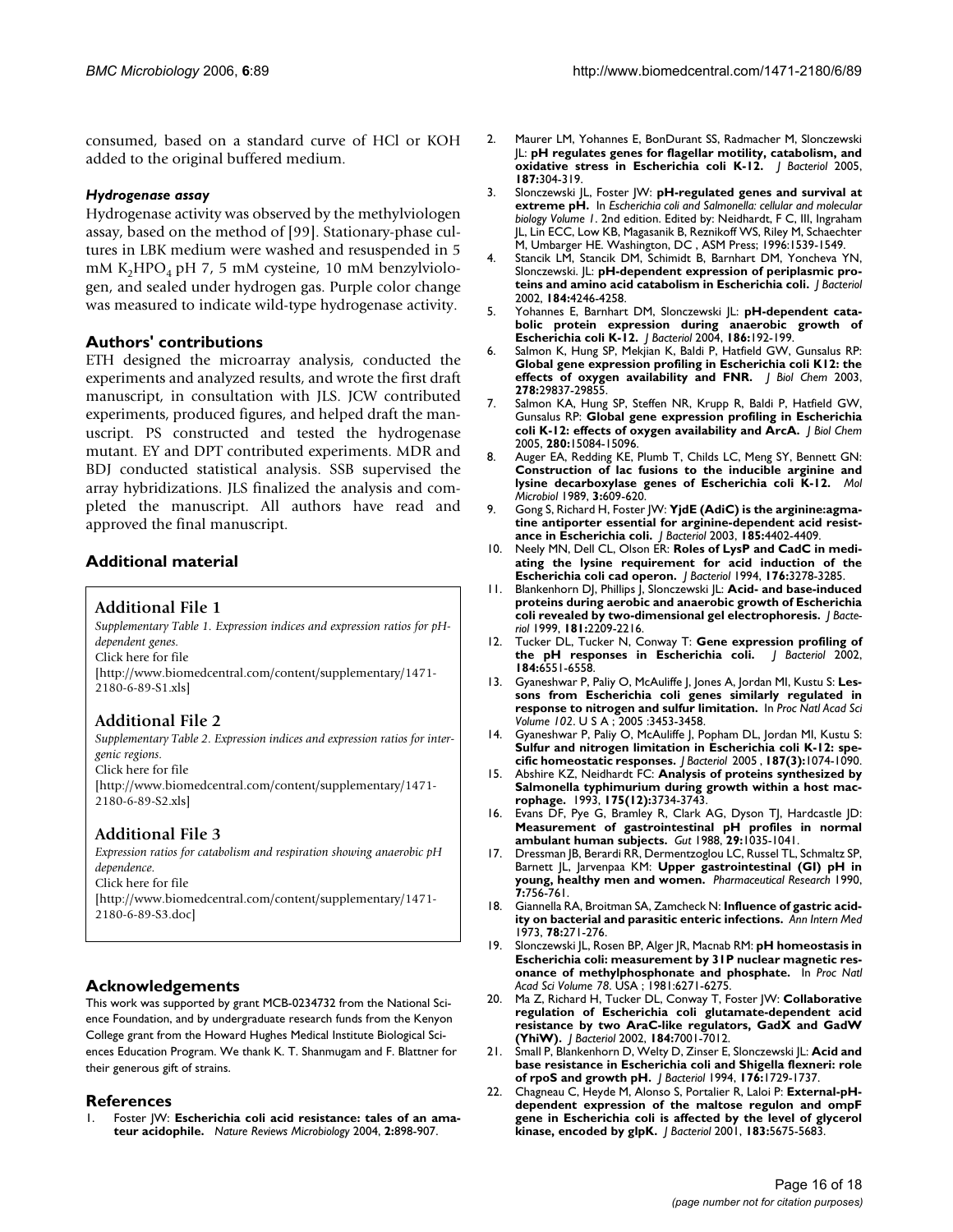- 23. Merrell DS, Camilli A: **[Acid tolerance of gastrointestinal patho](http://www.ncbi.nlm.nih.gov/entrez/query.fcgi?cmd=Retrieve&db=PubMed&dopt=Abstract&list_uids=11834369)[gens.](http://www.ncbi.nlm.nih.gov/entrez/query.fcgi?cmd=Retrieve&db=PubMed&dopt=Abstract&list_uids=11834369)** *Curr Opin Microbiol* 2002, **5:**51-55.
- 24. Behari J, Stagon L, Calderwood SB: **[pepA, a gene mediating pH](http://www.ncbi.nlm.nih.gov/entrez/query.fcgi?cmd=Retrieve&db=PubMed&dopt=Abstract&list_uids=11114915) [regulation of virulence genes in Vibrio cholerae.](http://www.ncbi.nlm.nih.gov/entrez/query.fcgi?cmd=Retrieve&db=PubMed&dopt=Abstract&list_uids=11114915)** *J Bacteriol* 2001, **183:**178-188.
- 25. Payne D, Tatham D, D.Williamson E, Titball RW: **[The pH 6 antigen](http://www.ncbi.nlm.nih.gov/entrez/query.fcgi?cmd=Retrieve&db=PubMed&dopt=Abstract&list_uids=9712817) [of Yersinia pestis binds to beta1-linked galactosyl residues in](http://www.ncbi.nlm.nih.gov/entrez/query.fcgi?cmd=Retrieve&db=PubMed&dopt=Abstract&list_uids=9712817) [glycosphingolipids.](http://www.ncbi.nlm.nih.gov/entrez/query.fcgi?cmd=Retrieve&db=PubMed&dopt=Abstract&list_uids=9712817)** *Infect Immun* 1998, **66:**4545-4548.
- 26. Salmond CV, Kroll RG, Booth I: **The effect of food preservatives on pH homeostasis in Escherichia coli.** *J General Microbiol* 1984, **130:**2845-2850.
- 27. Skandamis PN, Nychas GJE: **Development and evaluation of a model predicting the survival of Escherichia coli O157:H7 NCTC 12900 in homemade eggplant salad at various temperatures, pHs, and oregano essential oil concentrations.** *Appl Envir Microbiol* 2000, **66:**1646-1653.
- 28. King PW, Przybyla AE: **[Response of hya expression to external](http://www.ncbi.nlm.nih.gov/entrez/query.fcgi?cmd=Retrieve&db=PubMed&dopt=Abstract&list_uids=10464194) [pH in Escherichia coli.](http://www.ncbi.nlm.nih.gov/entrez/query.fcgi?cmd=Retrieve&db=PubMed&dopt=Abstract&list_uids=10464194)** *J Bacteriol* 1999, **181:**5250-5256.
- 29. Self WT, Hasona A, Shanmugam KT: **[Expression and regulation of](http://www.ncbi.nlm.nih.gov/entrez/query.fcgi?cmd=Retrieve&db=PubMed&dopt=Abstract&list_uids=14702328) [a silent operon, hyf, coding for hydrogenase 4 isoenzyme in](http://www.ncbi.nlm.nih.gov/entrez/query.fcgi?cmd=Retrieve&db=PubMed&dopt=Abstract&list_uids=14702328) [Escherichia coli.](http://www.ncbi.nlm.nih.gov/entrez/query.fcgi?cmd=Retrieve&db=PubMed&dopt=Abstract&list_uids=14702328)** *J Bacteriol* 2004, **186:**580-587.
- 30. Skibinski DAG, Golby P, Chang YS, Sargent F, Hoffman R, Harper R, Guest JR, Atwood MM, Berks BC, Andrews SC: **Regulation of the hydrogenase-4 operon of Escherichia coli by the** σ**[54-depend](http://www.ncbi.nlm.nih.gov/entrez/query.fcgi?cmd=Retrieve&db=PubMed&dopt=Abstract&list_uids=12426353)[ent transcriptional activators FhlA and HyfR.](http://www.ncbi.nlm.nih.gov/entrez/query.fcgi?cmd=Retrieve&db=PubMed&dopt=Abstract&list_uids=12426353)** *J Bacteriol* 2002, **184:**6642-6653.
- 31. Rossmann R, Sawers G, Böck A: **[Mechanism of regulation of the](http://www.ncbi.nlm.nih.gov/entrez/query.fcgi?cmd=Retrieve&db=PubMed&dopt=Abstract&list_uids=1779767) [formate-hydrogenlyase pathway by oxygen, nitrate, and pH:](http://www.ncbi.nlm.nih.gov/entrez/query.fcgi?cmd=Retrieve&db=PubMed&dopt=Abstract&list_uids=1779767)** [definition of the formate regulon.](http://www.ncbi.nlm.nih.gov/entrez/query.fcgi?cmd=Retrieve&db=PubMed&dopt=Abstract&list_uids=1779767) **5:**2807-2814.
- 32. Farrell MJ, Finkel SE: **[The growth advantage in stationary-phase](http://www.ncbi.nlm.nih.gov/entrez/query.fcgi?cmd=Retrieve&db=PubMed&dopt=Abstract&list_uids=14645263) [phenotype conferred by rpoS mutations is dependent on the](http://www.ncbi.nlm.nih.gov/entrez/query.fcgi?cmd=Retrieve&db=PubMed&dopt=Abstract&list_uids=14645263) [pH and nutrient environment.](http://www.ncbi.nlm.nih.gov/entrez/query.fcgi?cmd=Retrieve&db=PubMed&dopt=Abstract&list_uids=14645263)** *J Bacteriol* 2003, **185:**7044-7052.
- 33. Arnold CN, McElhanon J, Lee A, Leonhart R, Siegele DA: **[Global](http://www.ncbi.nlm.nih.gov/entrez/query.fcgi?cmd=Retrieve&db=PubMed&dopt=Abstract&list_uids=11244055)** analysis of Escherichia coli gene expression during the ace-<br>tate-induced acid tolerance response. | Bacteriol 2001, [tate-induced acid tolerance response.](http://www.ncbi.nlm.nih.gov/entrez/query.fcgi?cmd=Retrieve&db=PubMed&dopt=Abstract&list_uids=11244055) **183:**2178-2186.
- 34. Kirkpatrick C, Maurer LM, Oyelakin NE, Yoncheva YN, Maurer R, Slonczewski JL: **[Acetate and formate stress: opposite](http://www.ncbi.nlm.nih.gov/entrez/query.fcgi?cmd=Retrieve&db=PubMed&dopt=Abstract&list_uids=11591692) [responses in the proteome of Escherichia coli.](http://www.ncbi.nlm.nih.gov/entrez/query.fcgi?cmd=Retrieve&db=PubMed&dopt=Abstract&list_uids=11591692)** *J Bacteriol* 2001, **183:**6466-6477.
- 35. Polen T, Rittmann D, Wendisch VF, Sahm H: **DNA microarray analysis of the long term adaptive response of Escherichia coli to acetate and propionate.** *Applied and Environmental Microbiol* 2003, **69:**1759-1774.
- 36. Schellhorn HE, Stones VL: **[Regulation of katF and katE in](http://www.ncbi.nlm.nih.gov/entrez/query.fcgi?cmd=Retrieve&db=PubMed&dopt=Abstract&list_uids=1385595) [Escherichia coli K-12 by weak acids.](http://www.ncbi.nlm.nih.gov/entrez/query.fcgi?cmd=Retrieve&db=PubMed&dopt=Abstract&list_uids=1385595)** *J Bacteriol* 1992, **174:**4769-4776.
- 37. Merlin C, Masters M, McAteer S, Coulson A: **[Why is carbonic](http://www.ncbi.nlm.nih.gov/entrez/query.fcgi?cmd=Retrieve&db=PubMed&dopt=Abstract&list_uids=14563877) [anhydrase essential to Escherichia coli?](http://www.ncbi.nlm.nih.gov/entrez/query.fcgi?cmd=Retrieve&db=PubMed&dopt=Abstract&list_uids=14563877)** *Journal of Bacteriology* 2003, **185:**6415-6424.
- 38. Allison DB, Cui X, Page GP, Sabripour M: **[Microarray data analy](http://www.ncbi.nlm.nih.gov/entrez/query.fcgi?cmd=Retrieve&db=PubMed&dopt=Abstract&list_uids=16369572)[sis: from disarray to consolidation and consensus.](http://www.ncbi.nlm.nih.gov/entrez/query.fcgi?cmd=Retrieve&db=PubMed&dopt=Abstract&list_uids=16369572)** *Nat Rev Genet* 2006, **7:**55-65.
- 39. Liu M, Durfee T, Cabrera JE, Zhao K, Jin DJ, Blattner FR: **[Global](http://www.ncbi.nlm.nih.gov/entrez/query.fcgi?cmd=Retrieve&db=PubMed&dopt=Abstract&list_uids=15705577) [transcriptional programs reveal a carbon source foraging](http://www.ncbi.nlm.nih.gov/entrez/query.fcgi?cmd=Retrieve&db=PubMed&dopt=Abstract&list_uids=15705577) [strategy by Escherichia coli.](http://www.ncbi.nlm.nih.gov/entrez/query.fcgi?cmd=Retrieve&db=PubMed&dopt=Abstract&list_uids=15705577)** *J Biol Chem* 2005, **280:**15921-15927.
- 40. Gyaneshwar P, Paliy O, McAuliffe J, Jones A, Jordan MI, Kustu S: **[Les](http://www.ncbi.nlm.nih.gov/entrez/query.fcgi?cmd=Retrieve&db=PubMed&dopt=Abstract&list_uids=15716358)[sons from Escherichia coli genes similarly regulated in](http://www.ncbi.nlm.nih.gov/entrez/query.fcgi?cmd=Retrieve&db=PubMed&dopt=Abstract&list_uids=15716358) [response to nitrogen and sulfur limitation.](http://www.ncbi.nlm.nih.gov/entrez/query.fcgi?cmd=Retrieve&db=PubMed&dopt=Abstract&list_uids=15716358)** *Proc Natl Acad Sci* 2005, **102:**3453-3458.
- 41. Hung SP, Baldi P, Hatfield GW: **[Global gene expression profiling](http://www.ncbi.nlm.nih.gov/entrez/query.fcgi?cmd=Retrieve&db=PubMed&dopt=Abstract&list_uids=12130640) [in Escherichia coli K12. The effects of leucine-responsive reg](http://www.ncbi.nlm.nih.gov/entrez/query.fcgi?cmd=Retrieve&db=PubMed&dopt=Abstract&list_uids=12130640)[ulatory protein.](http://www.ncbi.nlm.nih.gov/entrez/query.fcgi?cmd=Retrieve&db=PubMed&dopt=Abstract&list_uids=12130640)** *J Biol Chem* 2002, **277:**40309-40323.
- 42. Simon RM, Korn EL, McShane LM, Radmacher MD, Wright GW, Zhao Y: **Design and Analysis of DNA Microarray Investigations.** Berlin. , Springer; 2004.
- 43. Rapp M, Drew D, Daley DO, Nilsson J, Carvalho T, Melén K, De Gier J, Von Heijne G: **[Experimentally based topology models for E.](http://www.ncbi.nlm.nih.gov/entrez/query.fcgi?cmd=Retrieve&db=PubMed&dopt=Abstract&list_uids=15044727) [coli inner membrane proteins .](http://www.ncbi.nlm.nih.gov/entrez/query.fcgi?cmd=Retrieve&db=PubMed&dopt=Abstract&list_uids=15044727)** *Protein Sci* 2004, **13:**937-945.
- 44. Stenberg F, Chovanec P, Maslen SL, Robinson CV, Ilag LL, von Heijne G, Daley DO: **Protein Complexes of the Escherichia coli Cell Envelope.** *JBC* 2005, **280:**34409-34419.
- 45. Kang Y, Durfee T, Glasner JD, Qiu Y, Frisch D, Winterberg KM, Blattner FR: **[Systematic mutagenesis of the Escherichia coli](http://www.ncbi.nlm.nih.gov/entrez/query.fcgi?cmd=Retrieve&db=PubMed&dopt=Abstract&list_uids=15262929) [genome.](http://www.ncbi.nlm.nih.gov/entrez/query.fcgi?cmd=Retrieve&db=PubMed&dopt=Abstract&list_uids=15262929)** *J Bacteriol* 2004, **186:**4921-4930.
- 46. DiGiuseppe PA, Silhavy TJ: **[Signal detection and target gene](http://www.ncbi.nlm.nih.gov/entrez/query.fcgi?cmd=Retrieve&db=PubMed&dopt=Abstract&list_uids=12670966) [induction by the CpxRA two-component system.](http://www.ncbi.nlm.nih.gov/entrez/query.fcgi?cmd=Retrieve&db=PubMed&dopt=Abstract&list_uids=12670966)** *J Bacteriol* 2003, **185:**2432-2440.
- 47. Schuldiner S, Agmon V, Brandsma J, Cohen A, Friedman E, Padman E: **[Induction of SOS function by alkaline intracellular pH in](http://www.ncbi.nlm.nih.gov/entrez/query.fcgi?cmd=Retrieve&db=PubMed&dopt=Abstract&list_uids=3096964) [Escherichia coli.](http://www.ncbi.nlm.nih.gov/entrez/query.fcgi?cmd=Retrieve&db=PubMed&dopt=Abstract&list_uids=3096964)** *J Bacteriol* 1986, **168:**936-939.
- 48. Bingham RJ, Hall KS, Slonczewski JL: **[Alkaline induction of a novel](http://www.ncbi.nlm.nih.gov/entrez/query.fcgi?cmd=Retrieve&db=PubMed&dopt=Abstract&list_uids=2108134) [gene locus, alx, in Escherichia coli.](http://www.ncbi.nlm.nih.gov/entrez/query.fcgi?cmd=Retrieve&db=PubMed&dopt=Abstract&list_uids=2108134)** *J Bacteriol* 1990, **172:**2184-2186.
- 49. Lutz S, Jacobi A, Schlensog V, Bohm R, Sawers G, Bock A: **[Molecular](http://www.ncbi.nlm.nih.gov/entrez/query.fcgi?cmd=Retrieve&db=PubMed&dopt=Abstract&list_uids=1849603) characterization of an operon (hyp) necessary for the activ[ity of the three hydrogenase isoenzymes in Escherichia coli.](http://www.ncbi.nlm.nih.gov/entrez/query.fcgi?cmd=Retrieve&db=PubMed&dopt=Abstract&list_uids=1849603)** *Mol Microbiol* 1991, **5:**123-135.
- 50. Sawers RG, Blokesch M, Böck A: **Anaerobic formate and hydrogen metabolism.** In In *R Curtiss III et al (ed), EcoSal-Escherichia coli and Salmonella: cellular and molecular biology, Module 354 [Online] http:/ /wwwecosalorg* Washington, D.C. , ASM Press; 2004.
- 51. Vignais PM, Colbeau A: **[Molecular biology of microbial hydroge](http://www.ncbi.nlm.nih.gov/entrez/query.fcgi?cmd=Retrieve&db=PubMed&dopt=Abstract&list_uids=15119826)[nases.](http://www.ncbi.nlm.nih.gov/entrez/query.fcgi?cmd=Retrieve&db=PubMed&dopt=Abstract&list_uids=15119826)** *Curr Issues Mol Biol* 2004, **6:**159-188.
- 52. Mnatsakanyan N, Bagramyan K, Trchounian A: **Hydrogenase 3 but not hydrogenase 4 is major in hydrogen gas production by Escherichia coli formate hydrogenlyase at acidic pH and in the presence of external formate.** *Cell Biochem Biophys* 2004, **4:**357-366.
- 53. Self WT, Hasona A, Shanmugam KT: **[N-terminal truncations in](http://www.ncbi.nlm.nih.gov/entrez/query.fcgi?cmd=Retrieve&db=PubMed&dopt=Abstract&list_uids=11700359) the FhlA protein result in formate- and MoeA-independent [expression of the hyc \(formate hydrogenlyase\) operon of](http://www.ncbi.nlm.nih.gov/entrez/query.fcgi?cmd=Retrieve&db=PubMed&dopt=Abstract&list_uids=11700359) [Escherichia coli.](http://www.ncbi.nlm.nih.gov/entrez/query.fcgi?cmd=Retrieve&db=PubMed&dopt=Abstract&list_uids=11700359)** *Microbiology* 2001, **147:**3093-3104.
- 54. Mnatsakanyan N, Vassilian A, Navasardyan L, Bagramyan K, Trchounian A: **[Regulation of Escherichia coli formate hydrogenlyase](http://www.ncbi.nlm.nih.gov/entrez/query.fcgi?cmd=Retrieve&db=PubMed&dopt=Abstract&list_uids=12192527) [activity by formate at alkaline pH.](http://www.ncbi.nlm.nih.gov/entrez/query.fcgi?cmd=Retrieve&db=PubMed&dopt=Abstract&list_uids=12192527)** *Curr Microbiol* 2002, **45:**281-286.
- 55. Hube M, Blokesch M, Böck A: **[Network of hydrogenase matura](http://www.ncbi.nlm.nih.gov/entrez/query.fcgi?cmd=Retrieve&db=PubMed&dopt=Abstract&list_uids=12081959)[tion in Escherichia coli: role of accessory proteins HypA and](http://www.ncbi.nlm.nih.gov/entrez/query.fcgi?cmd=Retrieve&db=PubMed&dopt=Abstract&list_uids=12081959) [HybF.](http://www.ncbi.nlm.nih.gov/entrez/query.fcgi?cmd=Retrieve&db=PubMed&dopt=Abstract&list_uids=12081959)** *J Bacteriol* 2002, **184:**3879-3885.
- 56. Paschos A, Bauer A, Zimmermann A, Zehelein E, Böck A: **[HypF, a](http://www.ncbi.nlm.nih.gov/entrez/query.fcgi?cmd=Retrieve&db=PubMed&dopt=Abstract&list_uids=12377778) [carbamoyl phosphate-converting enzyme involved in \[NiFe\]](http://www.ncbi.nlm.nih.gov/entrez/query.fcgi?cmd=Retrieve&db=PubMed&dopt=Abstract&list_uids=12377778) [hydrogenase maturation.](http://www.ncbi.nlm.nih.gov/entrez/query.fcgi?cmd=Retrieve&db=PubMed&dopt=Abstract&list_uids=12377778)** *J Biol Chem* 2002, **277:**49945-49951.
- 57. Mayer C, Boos W: **Hexose/pentose and hexitol/pentitol metabolism.** In In *R Curtiss III et al (ed), EcoSal-Escherichia coli and Salmonella: cellular and molecular biology, Module 341 [Online] http://wwwecosalorg* Washington, D.C. , ASM Press; 2005.
- 58. Mandrand-Berthelot MA, Condemine G, Hugouvieux-Cotte-Pattat N: **Catabolism of hexuronides, hexuronates, aldonates, and aldarates.** In In *R Curtiss III et al (ed), EcoSal-Escherichia coli and Salmonella: cellular and molecular biology, Module 342 [Online] http://wwwe*cosalorg Washington, D.C., ASM Press; 2004.
- 59. Stim-Herndon KP, Flores TM, Bennett GN: **[Molecular characteri](http://www.ncbi.nlm.nih.gov/entrez/query.fcgi?cmd=Retrieve&db=PubMed&dopt=Abstract&list_uids=8704970)zation of adiY, a regulatory gene which affects expression of [the biodegradative acid-induced arginine decarboxylase](http://www.ncbi.nlm.nih.gov/entrez/query.fcgi?cmd=Retrieve&db=PubMed&dopt=Abstract&list_uids=8704970)** [gene \(adiA\) of Escherichia coli.](http://www.ncbi.nlm.nih.gov/entrez/query.fcgi?cmd=Retrieve&db=PubMed&dopt=Abstract&list_uids=8704970) **142:**1311-1320.
- 60. Castanie-Cornet M, Foster JW: **[Escherichia coli acid resistance:](http://www.ncbi.nlm.nih.gov/entrez/query.fcgi?cmd=Retrieve&db=PubMed&dopt=Abstract&list_uids=11238978) cAMP receptor protein and a 20 bp cis-acting sequence con[trol pH and stationary phase expression of the gadA and](http://www.ncbi.nlm.nih.gov/entrez/query.fcgi?cmd=Retrieve&db=PubMed&dopt=Abstract&list_uids=11238978) [gadBC glutamate decarboxylase genes.](http://www.ncbi.nlm.nih.gov/entrez/query.fcgi?cmd=Retrieve&db=PubMed&dopt=Abstract&list_uids=11238978)** *Microbiology* 2001, **147:**709-715.
- 61. Tucker DL, Tucker N, Ma Z, Foster JW, Miranda RL, Cohen PS, Conway T: **[Genes of the GadX-GadW regulon in Escherichia coli.](http://www.ncbi.nlm.nih.gov/entrez/query.fcgi?cmd=Retrieve&db=PubMed&dopt=Abstract&list_uids=12730179)** *J Bacteriol* 2003, **185:**3190-3201.
- 62. Hersh BM, Farooq FT, Barstad DN, Blankenhorn D, Slonczewski JL: **[A glutamate-dependent acid resistance gene in Escherichia](http://www.ncbi.nlm.nih.gov/entrez/query.fcgi?cmd=Retrieve&db=PubMed&dopt=Abstract&list_uids=8682809) [coli.](http://www.ncbi.nlm.nih.gov/entrez/query.fcgi?cmd=Retrieve&db=PubMed&dopt=Abstract&list_uids=8682809)** *J Bacteriol* 1996, **178:**3978-3981.
- 63. Opdyke JA, Kang JG, Storz G: **[GadY, a small-RNA regulator of](http://www.ncbi.nlm.nih.gov/entrez/query.fcgi?cmd=Retrieve&db=PubMed&dopt=Abstract&list_uids=15466020) [acid response genes in Escherichia coli.](http://www.ncbi.nlm.nih.gov/entrez/query.fcgi?cmd=Retrieve&db=PubMed&dopt=Abstract&list_uids=15466020)** *J Bacteriol* 2004, **186:**6698-6705.
- 64. Hirakawa H, Inazumi Y, Masaki T, Hirata T, Yamaguchi A: **[Indole](http://www.ncbi.nlm.nih.gov/entrez/query.fcgi?cmd=Retrieve&db=PubMed&dopt=Abstract&list_uids=15686558) [induces the expression of multidrug exporter genes in](http://www.ncbi.nlm.nih.gov/entrez/query.fcgi?cmd=Retrieve&db=PubMed&dopt=Abstract&list_uids=15686558) [Escherichia coli.](http://www.ncbi.nlm.nih.gov/entrez/query.fcgi?cmd=Retrieve&db=PubMed&dopt=Abstract&list_uids=15686558)** *Mol Microbiol* 2005, **55:**1113-1126.
- 65. Nishino K, Yamaguchi A: **[EvgA of the two-component signal](http://www.ncbi.nlm.nih.gov/entrez/query.fcgi?cmd=Retrieve&db=PubMed&dopt=Abstract&list_uids=11914367) [transduction system modulates production of the YhiUV](http://www.ncbi.nlm.nih.gov/entrez/query.fcgi?cmd=Retrieve&db=PubMed&dopt=Abstract&list_uids=11914367) [multidrug transporter in Escherichia coli.](http://www.ncbi.nlm.nih.gov/entrez/query.fcgi?cmd=Retrieve&db=PubMed&dopt=Abstract&list_uids=11914367)** *J Bacteriol* 2002, **184:**2319-2323.
- 66. Gajiwala KS, Burley SK: **[HDEA, a periplasmic protein that sup](http://www.ncbi.nlm.nih.gov/entrez/query.fcgi?cmd=Retrieve&db=PubMed&dopt=Abstract&list_uids=10623550)[ports acid resistance in pathogenic enteric bacteria.](http://www.ncbi.nlm.nih.gov/entrez/query.fcgi?cmd=Retrieve&db=PubMed&dopt=Abstract&list_uids=10623550)** *J Mol Biol* 2000, **295:**605-612.